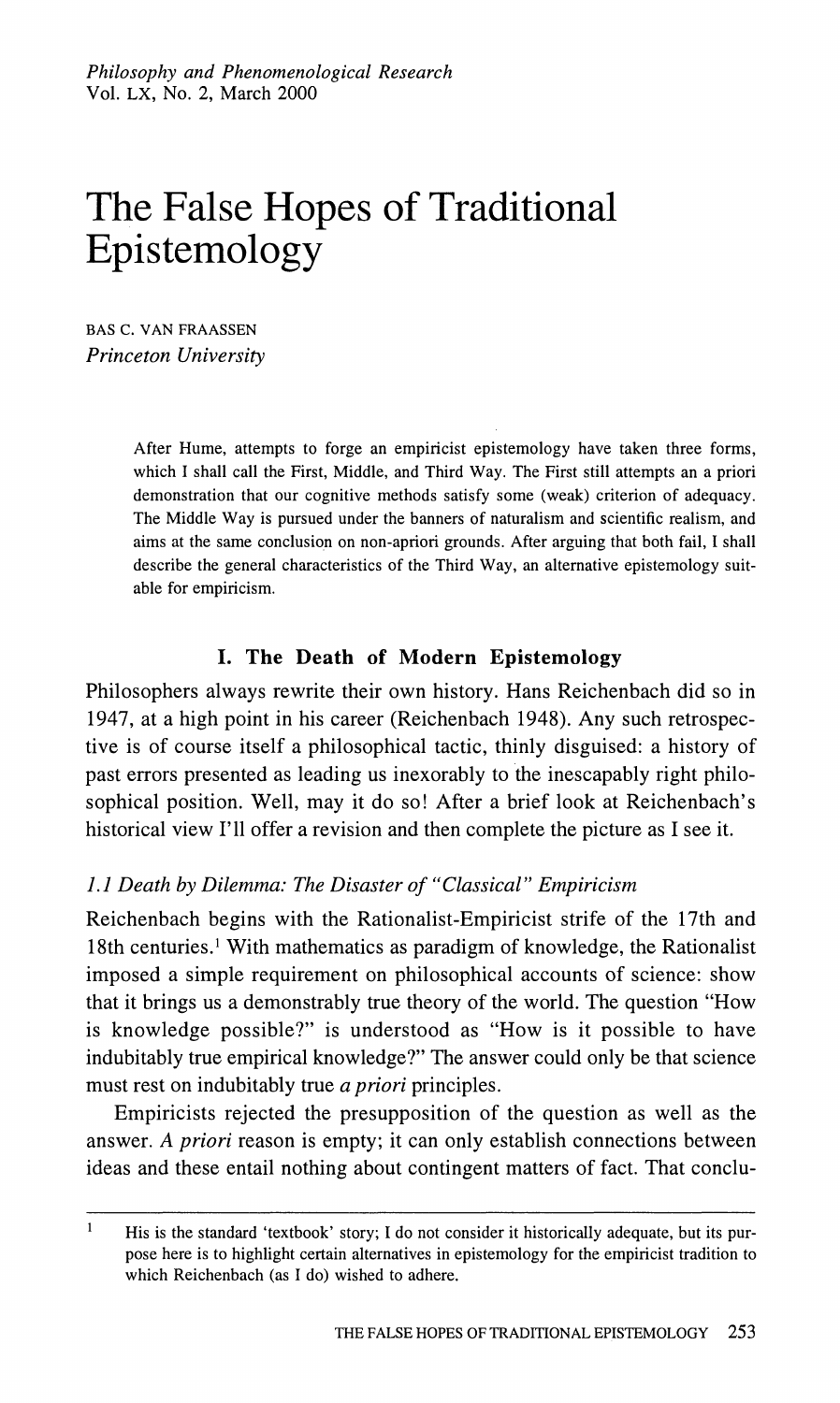**sion denies the Rationalist answer; but how much of the question was retained?** 

**Reichenbach's overview covers familiar ground: the quick progression from Bacon's optimism, via Newton's and Locke's unshakable faith that the scientific method is known and leads to truth, to Hume's skeptical disaster. What all agree upon as scientific knowledge, in the 18th century, goes far beyond the evidence of observation. Since logic and mathematics, being forms of a priori reasoning, cannot lead us from one to the other, science must follow ampliative rules to create this knowledge. Those are the rules, sung by Bacon and invoked by Newton, though never satisfactorily formulated, that jointly constitute Induction, broadly conceived.** 

**An ampliative rule is a rule of inference, or rule for changing or updating our opinion, that goes beyond purely logical assimilation of the evidence. Hence the contention that these rules lead science to the truth cannot be demonstrated a priori. Nor can that contention be derived by Induction (which consists simply of the ampliative rules which we accept) on pain of circularity.** 

**The conclusion is inescapable. Reliability of Induction cannot be part of our scientific knowledge. The Empiricist theory of science has run itself into the ground.** 

**As Reichenbach sees it, Empiricists had not rejected enough of the Rationalist's question. Hence they found themselves "pushed into the hopeless position of proving that empirical knowledge was as good as mathematical knowledge".2 With David Hume, the hopelessness became blatantly obvious, and skepticism seemed to be the only alternative to rationalism. Thus, as Reichenbach depicted it, classical Empiricism shared Rationalism's stringent criterion of adequacy: that an epistemology must show how absolutely reliable knowledge is possible. The way out will be to reject this criterion.** 

 $\overline{2}$ **Here is the entire passage: "[I]n developing his own philosophy, the empiricist unconsciously accepted the fundamental thesis of rationalism, according to which genuine knowledge has to be as reliable as mathematical knowledge, and thus was pushed into the hopeless position of proving that empirical knowledge was as good as mathematical knowledge. Historically speaking, this rationalist commitment of empiricism found its expression in the fact that empiricists were always on the defense... On the other hand, those empiricists who were too honest to deceive themselves had to end up as skeptics. The empiricist skeptic is the philosopher who has freed himself from the intoxication of rationalism but still feels committed to its challenge; who regards empiricism as a failure because it cannot attain the very aim which was set up by rationalism, the aim of an absolutely reliable knowledge. [...T]hat is true of the most prominent of the empiricist skeptics, of David Hume, whose philosophy is both the first consistent construction of empiricism and its breakdown." (op. cit., 139-40)**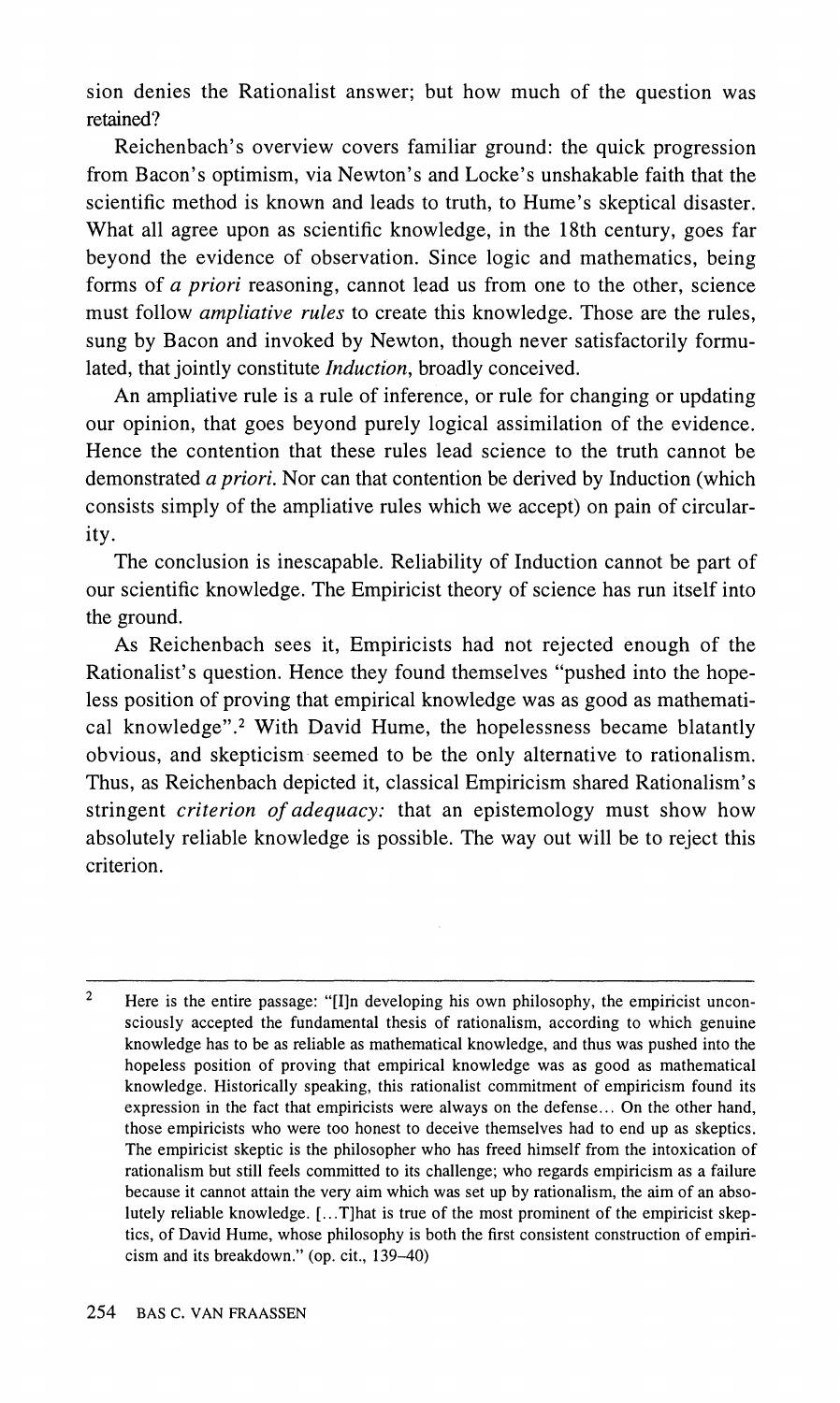#### **1.2 Life after Disaster: Three Ways**

**Empiricists after Hume, including Reichenbach himself, did by and large accept weaker criteria for epistemology. William Whewell said proudly that no truly consilient theory had ever turned out to be false-consilience was the hallmark of theories formed by Induction and Newtonian science was his prime example of such a theory. Peirce claims, only little more modestly, that "Quantitative induction always makes a gradual approach to the truth, though not a uniform approach" (Peirce, volume 2, p. 770). Reichenbach himself makes the claim still a little more modest: "It can be shown that if it is possible at all to make predictions, the inductive method is an instrument to find them" (op. cit., p. 146). Doesn't it seem that there is still a fairly strong criterion of adequacy attempted-and claimed-to be met? Here is a tentative formulation: I'll make it as weak as I can.** 

> **An epistemology must imply that, and show how, epistemic security is humanly attainable by the methods of the sciences, under favorable conditions, and that it is in fact attained to some reasonable degree. Security means here, possibly knowledge, perhaps certainty, but at least reliable and accurate beliefs and opinions.**

**As stated the criterion is still somewhat vague; it is not clear how much leeway we have gained. But the philosophical tactic is clear enough: we will settle for a weaker conclusion, which can indeed be demonstrated, and which is arguably sufficient to provide epistemology and scientific methodology with a solid foundation. I shall call the conviction that this is possible, and its pursuit, the First Way for empiricists after Hume's skepticism.** 

**A closer look at Reichenbach shows that he actually vacillated between three main options that emerged in the 19th and 20th centuries. The First Way was certainly presaged in the 19th century, as the idea of what Larry Laudan called the Self-Corrective Thesis. I will elaborate on this, and on Reichenbach's version, below. By the end of that century, however, we see the emergence of two further Ways which reject even the above weaker criterion. One, which I'll call the Middle Way, we can associate with the philosophical turn to which Dilthey gave the name Naturalism. It has taken various forms. The form which I'll call Moorean Scientific Realism still shares with both the initial predicament and the First Way an important presupposition: that science creates scientific knowledge by following ampliative rules, and that we can know these to be reliable. There is a difference. The First Way contends that we can show that ampliative method to be a reliable means to security in some important sense. The Middle Way only insists that we know that it is so, as part of our scientific knowledge (which is of course attained by that very means).**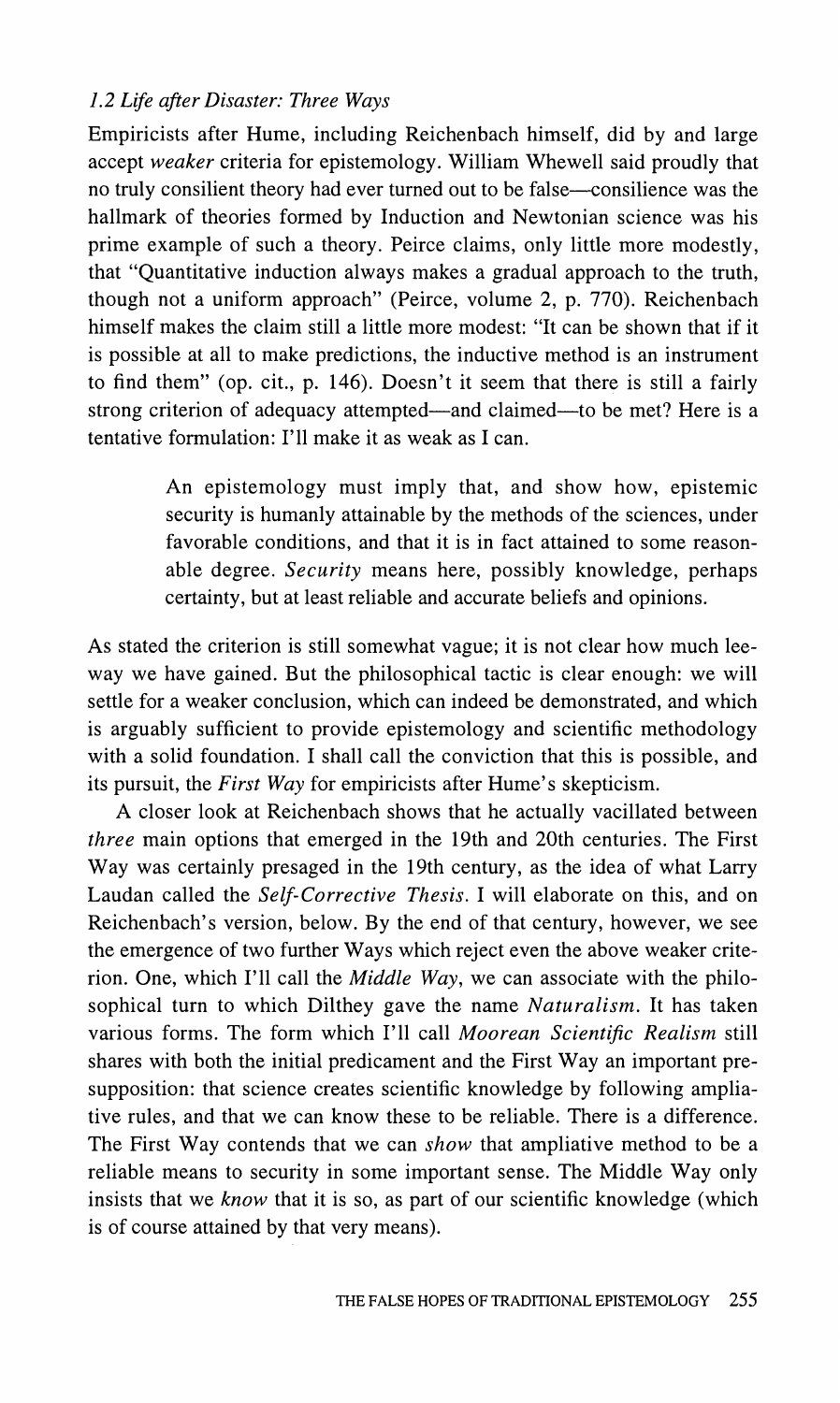**But besides these two Ways there is a Third, more extreme, with which Reichenbach (and Peirce) also flirted a little. In the remainder of this Part and in the second Part I will argue that the First and Middle Ways do no better than the ideas so ruefully contemplated by Hume. Then, I hope, the Third Way will fall on more sympathetic ears.** 

# **1.3 The Self-Corrective Thesis**

**If science follows ampliative rules when it arrives at conclusions from the evidence, and it is not possible to demonstrate that these rules lead to the truth, what can we do?** 

**A new conviction increasingly operative in 19th century theory of science is that this rule governed activity is self-corrective, and must, as a result of this continual self-correction, gradually lead to the truth, at least in the long run. Larry Laudan (1981) called this the Self-Corrective Thesis. That this conviction could have felt satisfactory can only be understood, I think, in the context of general optimism fed by the successes of natural science. (In the humanities, exactly the same picture of inquiry led scholars instead to confront the hermeneutic circle and the possibility of non-convergence-a rather more pessimistic reflection.)** 

**Larry Laudan has told us the story of how the idea of Self-Correction fared in the hands of Peirce. (There are also quite different accounts of the matter; see Levi (1980)). Peirce expressed the conviction that through systematic self-correction scientific inquiry would lead to the truth. He also saw that one could not satisfactorily leave this as a mere article of faith. The inductive method as he saw it, consists in systematic testing by well-designed experiments (cf. Peirce, op. cit., vol. 2, p. 775). But this method comprises three ampliative rules: crude induction, which is mere universal generalization on positive instances; qualitative induction, more or less what was later called the hypothetico-deductive method; and quantitative induction, which is statistical inference based on sampling procedures. Are these really self-corrective methods?** 

**Qualitative induction, the third ampliative practice, includes hypothesis testing as well as 'abduction' (akin to what we now call 'inference to the best explanation'). Peirce held this to be of vastly greater importance in science than the other two. But he could not show to be self-correcting in the requisite sense. Just like crude induction it may be self-correcting in the sense that new evidence will force us to give up earlier conclusions. This may then force us to look for other hypotheses and new explanations. Peirce could see no way to demonstrate that the ones we then come up with will be increasingly better in some concrete sense (see especially Laudan, op. cit., p. 239).3** 

**<sup>3</sup> A common interpretation of Peirce, of late forcefully contested by Elisabeth Lloyd, has him cutting the Gordian knot by equating truth with what we will believe in the long run.**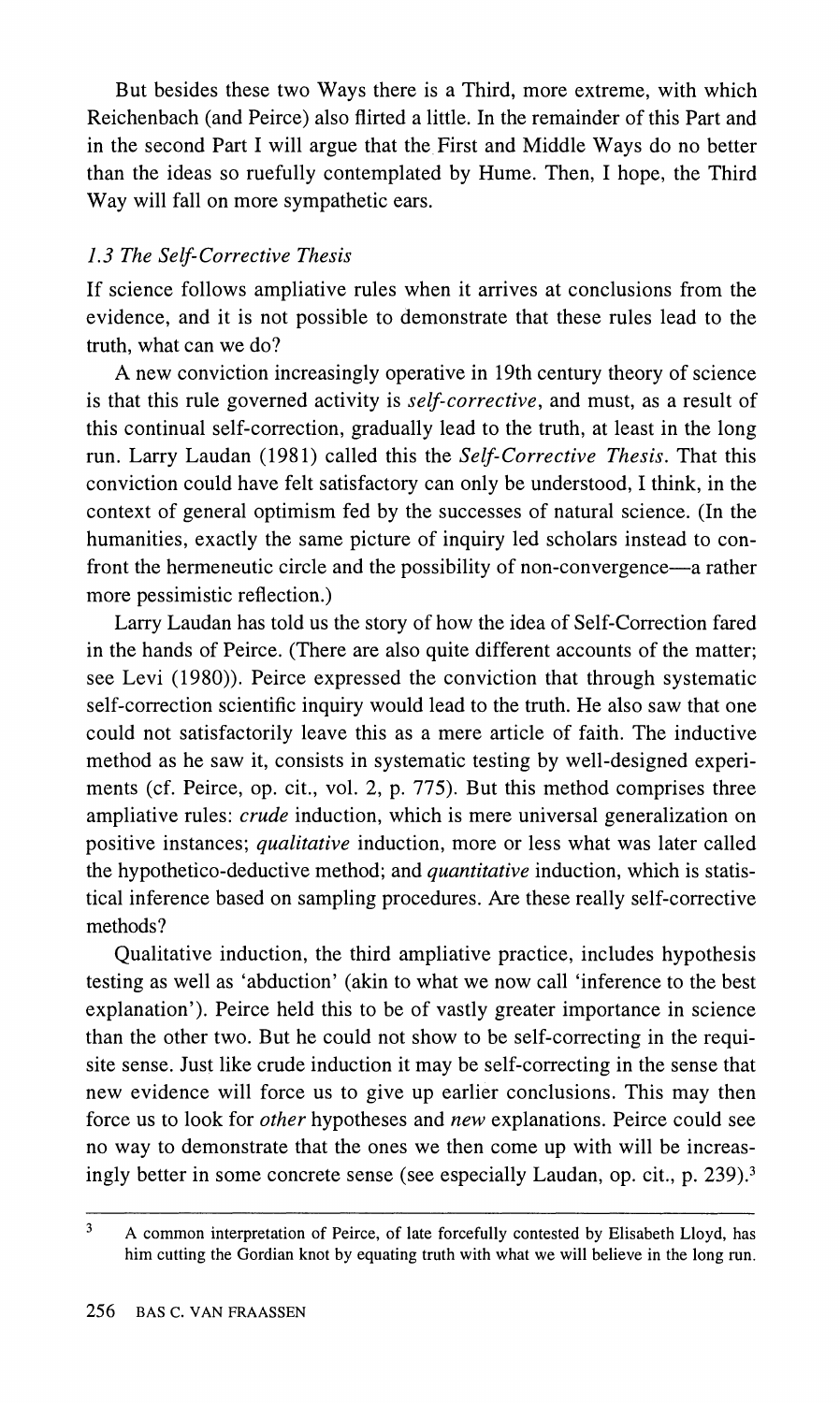**Nor could he show that if this process is carried out under varying historical circumstances, the results will converge!** 

## **1.4 Reichenbach's Version of the Self-Corrective Thesis**

**When Reichenbach takes up the banner he mounts a heroic effort, based on two rather outrageous ideas: that probability is to be equated with long run frequency, and that all the ampliative methods used in the sciences reduce to probability assessment through numerical induction. Au fond, the only ampliative rule ever genuinely used or needed is the 'straight rule' which assigns probabilities on the basis of frequencies observed so far. Therefore, if this rule can be vindicated or justified, the entire scientific methodology is saved.** 

**Even if we reject the basic ideas, his effort is instructive. In the first place, it brings out clear empirical conditions under which no rule, however self-corrective, can succeed. Secondly, it makes precise Peirce's intuitive notion of how self-correction 'must' lead to truth in the long run. But thirdly, by running into a clear, indeed elementary, problem which is unsolvable within its own framework, it brings to light a challenge pertaining to any approach within what I call here the First Way.** 

**To illustrate Reichenbach's reasoning, imagine a weather forecaster who must each evening announce a probability for rain the next day. He has his own rule for doing so, which may draw on any facts ascertainable by evening. (He does not have a crystal ball that shows the future!) If his is a good rule, under the conditions in which he finds himself, his probabilities will come increasingly closer to matching the actual frequency of rain. (There are various ways to make this precise; I'll return to that.)** 

**Reichenbach's first point is that the conditions may actually be such as to defeat any rule this forecaster could have. For the relative frequency of rain in this sequence of days may not converge to a limit, it may swing ever more wildly up and down. The possibility of such divergence in nature suffices to refute, not only Bacon's and Newton's convictions, but also Peirce's more modest optimism. No rule, not even any self-correcting procedure, must lead to the truth in the long run.** 

**Some rules will latch on to the actual regularities more quickly than others; this too is a relation between the rule and the conditions under which it is being applied. So, should we just hope to be lucky and get a forecaster whose rule happens to match our local weather? Has science just been lucky in its choice of ampliative methods, with respect to the bit of cosmic history** 

**This presupposes that the methods of science are such as to guarantee convergence to stable opinion-something he could not demonstrate. It also still leaves open the problem of why we should think that our 'corrections' (when not merely weakenings) will typically or often be improvements (except in the sense that in a divine retrospective they were stages on the way to what is stably believed in the long run).**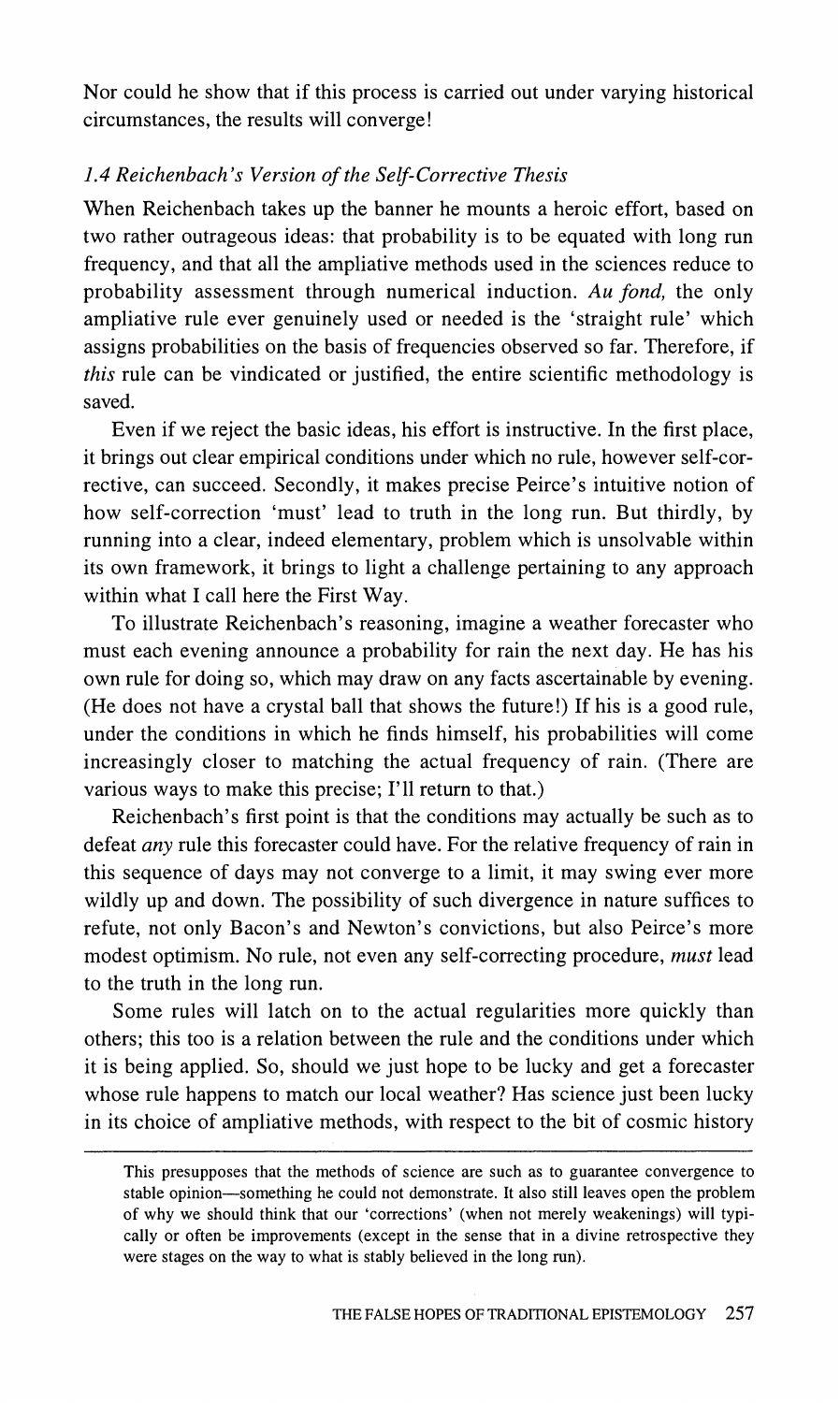**in which we find ourselves? Here comes Reichenbach's version of the Self-Corrective Thesis: no rule is necessarily successful, but there is a rule which will succeed if any rule could succeed. That rule is the very simplest one, 'crude numerical induction', the self-corrective method par excellence. Working by that rule the forecaster announces as his probability for rain the next day precisely the proportion of rainy days among those observed so far. Now, if those proportions tend to a limit, so will his forecasts; and his forecasts will come increasingly close to matching that limit-obviously!** 

**In fact, even Reichenbach's proof that the straight rule must lead to truth in the long run if any rule would do so does not really prove what it seems to prove. At first sight, his argument is so short and simple that there can be nothing wrong with it. But we would all laugh at the forecaster who does this, for he will soon be announcing probabilities that hardly differ from day to day, winter and summer, spring and fall.** 

**Of course Reichenbach noticed this, and pointed out that the forecaster can answer questions of conditional probability. Asked for the probability of rain in July s/he will reply with the proportion of rainy days among July days so far. But this is not enough. On the third of July we will ask a forecast for the next day. Should the announcement now be that conditional July probability?**  But the next day is Independence Day—should he not announce his condi**tional Independence Day probability? Here we have come up against the 'problem of the reference class', as it came to be known.** 

**Undoubtedly the forecaster can come up with some amendment to his rule which will tell him what to do. We should now try to make precise how we**  shall assess his performance—and then ask again: is there a rule which will **do as well as any rule will do, under any conditions? That is, we must ask the same question again, and the answer will now not be so trivial.** 

**What happened in this little contretemps is that we challenged the forecaster by pointing to a specifiable subsequence of the total sequence. We want him to be 'calibrated' (that is, to have his forecasts tending toward a match with the frequencies) on that subsequence as well. We should be allowed to specify any salient subsequence in such a challenge. There is a general way to do this, without knowledge of the calendar or the national holidays, etc. (and without knowledge of what factors he counts as significant for his forecasts). Let's specify as important subsequences the classes:** 

 $S(r) = \{ \text{days for which the forecast probability of rain was} = r \}$ 

**for each number r. The desirable feature is clearly that the frequency of rain in S(r), if it be non-empty (or if you like, infinite) should tend to limit r. We can be more easygoing and use small intervals rather than precise numbers, or some other way to reflect good but less than perfect accuracy. Some of our forecasters may have good rules, as it happens, by luck or inspiration: but is**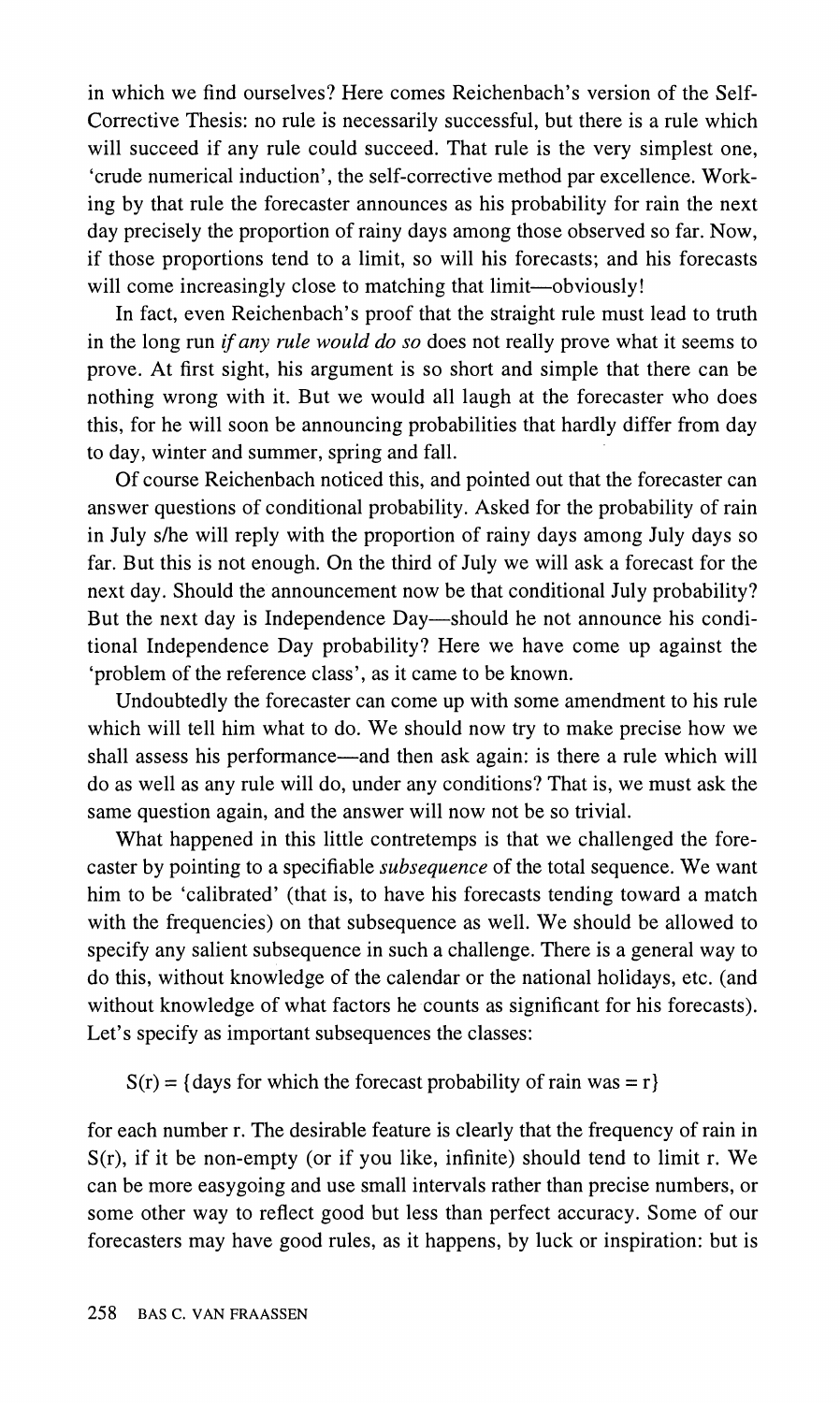**there a rule that can be shown to do (in the long run) as well as any of them can do? To answer this, we need at once more precision and more generality.** 

# **1.5 A More Precise Formulation-and Refutation**

**This level of precision was achieved in statistics.4 First of all, we must target**  a wide range of rules-more generally, forecasting systems-which assign **probabilities solely on the basis of frequencies observed up to the point of forecasting. Frequencies are the sole basis: this is the hallmark of numerical induction. But we must allow much more. Forecast systems may draw on background knowledge or information assumed but available prior to the forecast. It may also allow for self-correction: when observation shows that a simple rule followed so far has done badly, there may be a clause which replaces that simple rule by another one. The replacement clause may allow (putative) learning from experience: it may have a definite recipe for change, based on a evaluation of which new rule would have done better in the pasta touch of abduction here!** 

**This is liberal, but there is also a constraint. The rules must be humanly usable. That is not easy to make precise, so the constraint adopted is a precise but weaker one: computability. There is little point in deriving results for rules which could be of use only to angels or Maxwellian demons.** 

**Secondly, we must tighten up the evaluation of accuracy. What corresponds to truth, and to gradual approach to truth? Restricting ourselves still to numerical induction, the first requirement is of course that the forecast probabilities should converge to the actual long run frequencies. But as in the challenge to Reichenbach's straight rule, we should imagine an adversary who challenges rules which have been performing well over all. The challenge consists in pointing to specifiable subsequences and raising the suspicion that the rule is not performing very well there.** 

**Again, however, the challenge must be humanly formulable: we must disallow adversaries aided by crystal balls, angels or demons. The minimal requirement along this line is that the challenge must point to a computable subsequence. The computation may be based at each point on what has happened so far. For example, I may suspect that a forecast rule for rain will perform well over all, but badly if we look just at those days which follow immediately on five rainy days. The factors drawn on may include any factors on which the forecast rule itself can draw. If the rule stands up to all these challenges in the long run, it is called computably calibrated. It is our most stringent criterion of correctness that still respects some human limitation.** 

**This theory of forecasting systems is numeral induction extended, liberalized, mechanized, and motorized. What can it do? Well, as Reichenbach had** 

 $\overline{4}$ **See A. P. Dawid (1985) which also includes a summary of the preceding discussion by Box, Dawid, Lindley, Oakley and others.**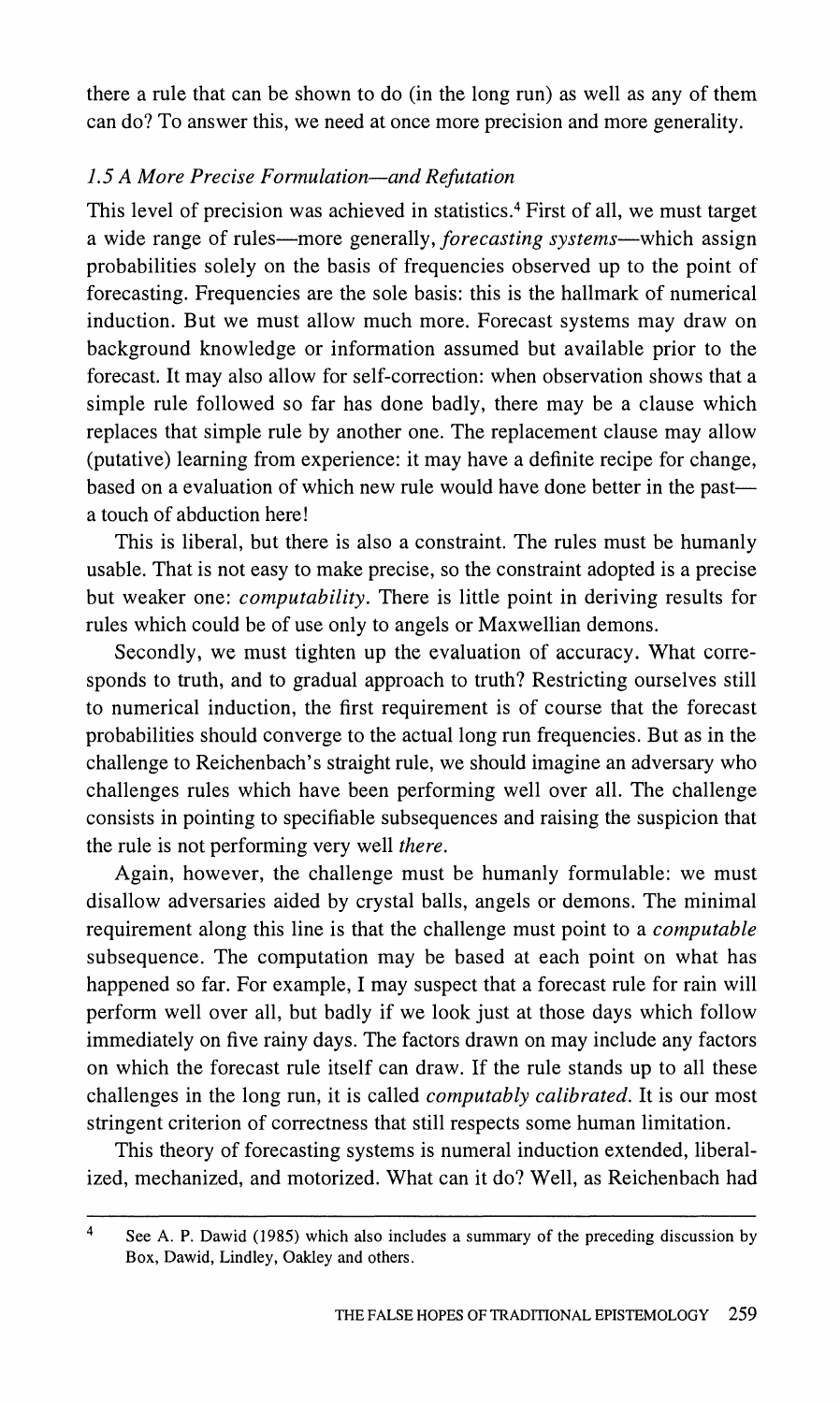**noted, nature could be giving us a sequence in which the requisite relative frequencies do not converge to any limit. Then there exists no correct forecasting system at all.** 

**However, if all the requisite limiting relative frequencies exist, then there is a correct forecasting system and it is essentially unique.5 This can be demonstrated for computable rules-again, angels are left out of the picture. Does this give us hope? The hope was formulated as a certainty by Reichenbach: with numerical induction properly tuned we have a method that will lead us to the truth if any rule will: "It can be shown that if it is possible at all to make predictions, the inductive inference is an instrument to find them; and the inference is justified because its applicability represents a necessary condition of success" (op. cit., p. 146). Is this true, as we have now come to construe it? No, it is not.** 

**Given the convergence of computably calibrated forecast systems-if any**  exist—can there be a 'universal' forecast system which will be correct in the long run—if any system is? The answer is No. No matter how well we **design our procedure for self-correction in response to the evidence, Nature may confute it.6 The proof uses the form of diagonal argument now familiar to us from all areas where computability plays a role.7** 

 $\overline{\mathbf{5}}$ **If there is underdetermination, it will pertain to the way in which the forecaster draws on**  background theories and assumptions--- or on his own talents and instincts-- but the dis**tinct forecast probabilities will converge uniquely. The existence of a computably calibrated rule under favorable conditions can be shown on the basis of the following. There are only denumerably many specifiable classes to be considered, since each challenge must be given by means of a computable function. Now if the 'real probability' in nature has a domain including these classes, then there will be a possible sequence in which the relative frequency of each such class matches its 'real probability'; indeed the set of such 'good' sequences has measure 1 ( 'real probability' 1).** 

 $6\overline{6}$ **The first to see the connection between this idea and that of a universal algorithm was, to my knowledge, Hilary Putnam (1963, 1985). In his contribution to the 1963 volume on Carnap's philosophy he gave a diagonal argument to refute the hope for a 'universal' inductive method. See further Gaifman and Snir (1982), and Oakes (1985) with the discussion between Oakes, Dawid, and Schervish accompanying that article on the next three pages. The argument is related to the simple proof that there is no 'universal' com**putable function. For suppose the computable functions are  $\{F(i)\}\$  and  $U(i,n) = F(i)(n)$ **for all i, n. Then U+1 is computable if U is, and differs from each F(i) at argument i;**  hence is not computable. Of course this shows that the list  ${F(i)}$  is not effectively **specifiable. The same is true of the computable forecast systems and seems likely to be true of any significant subclass we might want to consider (such as those basing their calculations on 'acceptable' scientific theories plus data, etc.).** 

 $\overline{7}$ **Because the matter is abstract, the criteria applied may seem unrealistic. But the results are rather robust. Consider for example the 'swamping' results which suggest that the evidence will "swamp" a forecaster's initial probabilities, through conditionalization, and so bring them into closer and closer agreement with the 'real' probability. Like Reichenbach's vindication of the straight rule, these results seem to be interpreted with blinders on. In Oakes 'diagonal' procedure, we can take the list of forecasters to be ones who all conditionalize, but start with a different prior. Alternatively, suppose that we know or assume that the 'real probability' function belongs to a certain denumerable set FF. Then we can choose a mixture (convex combination) of the members of FF as our Ur-prior.**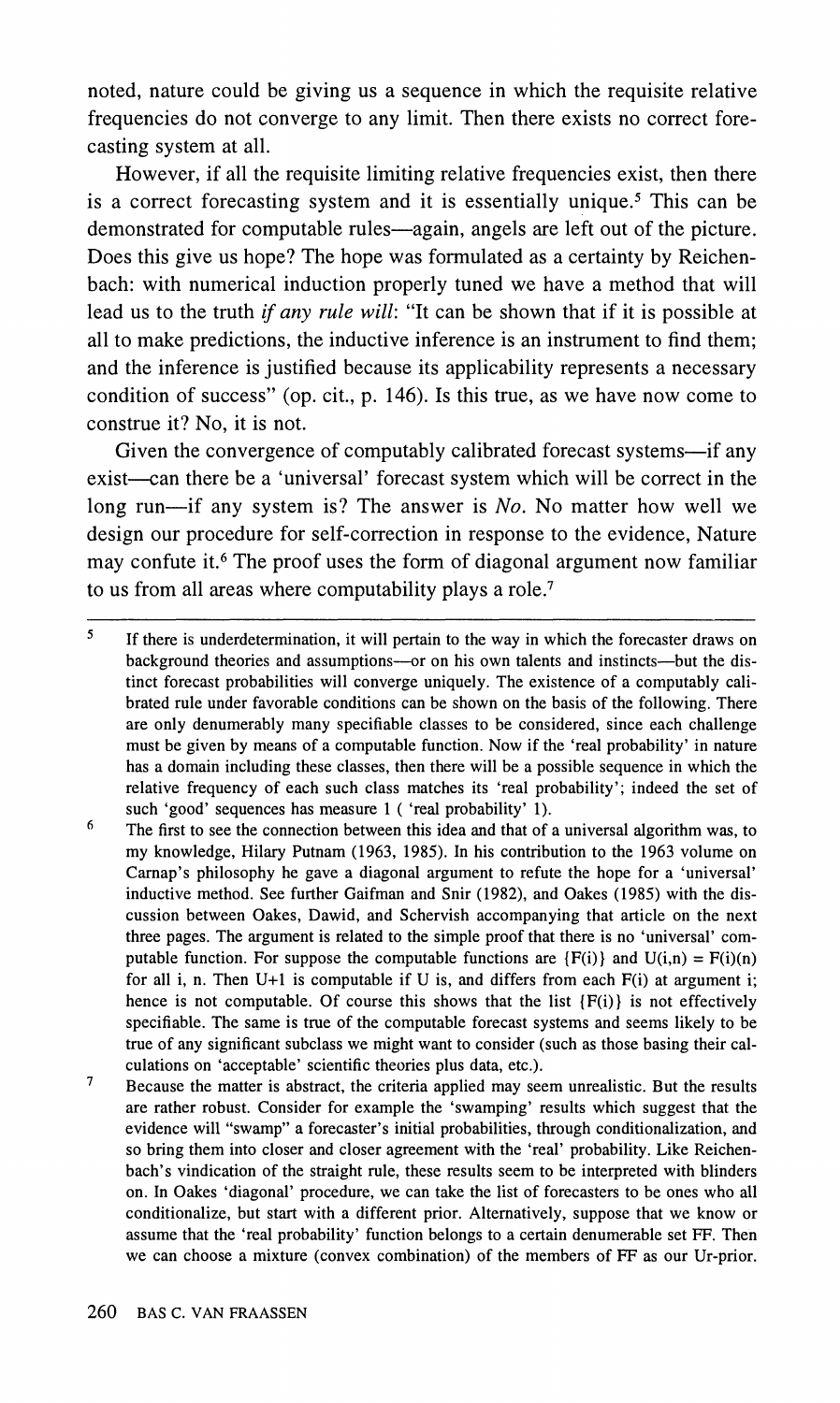**Philosophers and scientists who cherished the ideal of Induction had already progressively lowered their sights. All that Reichenbach still claimed was that the lowliest and least fruitful of all inductive methods would, through its self-corrective procedure, demonstrably lead to the truth in the long run, if any rule could. (Nothing comparable was claimed to be demonstrable for the more innovative methods that could enrich science theoretically.) But even that final modest claim turned out to be untenable.8** 

## **II. The Middle Way, Realistically Pursued**

**All Hume proved, Reichenbach said dismissively, was "that the rationalist aim of knowledge is unattainable by empiricist methods" (op. cit., p. 142). But Reichenbach too tried to demonstrate something a priori: that we have the means to attain the truth, with a guarantee of reaching it if it can be reached at all, although without the ability to tell with certainty when we have arrived. He failed; but in fact history had moved on already, so to speak, before that weaker conviction of demonstrable security had been dashed.9** 

## **2.1 The Naturalistic Turn**

**In the type of philosophical positions which Dilthey denoted as Naturalism, the very idea of an a priori foundation for science (methodological or epistemological no less than metaphysical) is explicitly rejected. Science itself is what we know, and philosophers as much as anyone else should proceed on the basis of what we know. It is mistaken as well as self-defeating for philosophers to discuss science from a vantage point independent of or prior to their actual historical situation, replete with the science of their day.** 

**This is anti-Foundationalism become proudly self-conscious, and in that aspect I applaud it. Naturalism is characteristically perspectival: the conclu-**

**Conditionalization on a sufficiently rich sequence of data will, with 'real probability' 1 transform that prior into a function that converges to that 'real probability'. The problem, as Dawid points out, is that this Ur-prior is specifiable only if the class FF has an effective enumeration. Thus our initial assumption or knowledge claim will be insufficient or incredible.** 

 $\mathbf{g}$ **In many discussions of the adequacy of statistical methods the picture has undoubtedly been confused by demonstrably rational subjective certainty of success for users of statistical methods. If someone believes a statistical hypothesis which assigns probabilities to classes of natural events-be they coin tosses or subatomic processes-that believer can and must be 100% certain that the hypothesis will be vindicated if the trials be fair and the run long enough. The theorems concerning 'laws of large numbers' transpose to computable forecast systems. But that demonstrated certainty is predicated on the**  supposition that we have latched on to the right rule-it is certainty of success for the **believer, and really just another aspect of coherence.** 

 $\mathbf{Q}$ **As I indicated before, we can also see Reichenbach as ambiguous or vacillating between the option we have just examined, and the one to which we are about to turn-or we can think of him as progressing from the former to the latter, while remaining to some extent in the grip of the older ideal. See for example p. 77 of his (1959), translated from an article he published in Erkenntnis 1930.**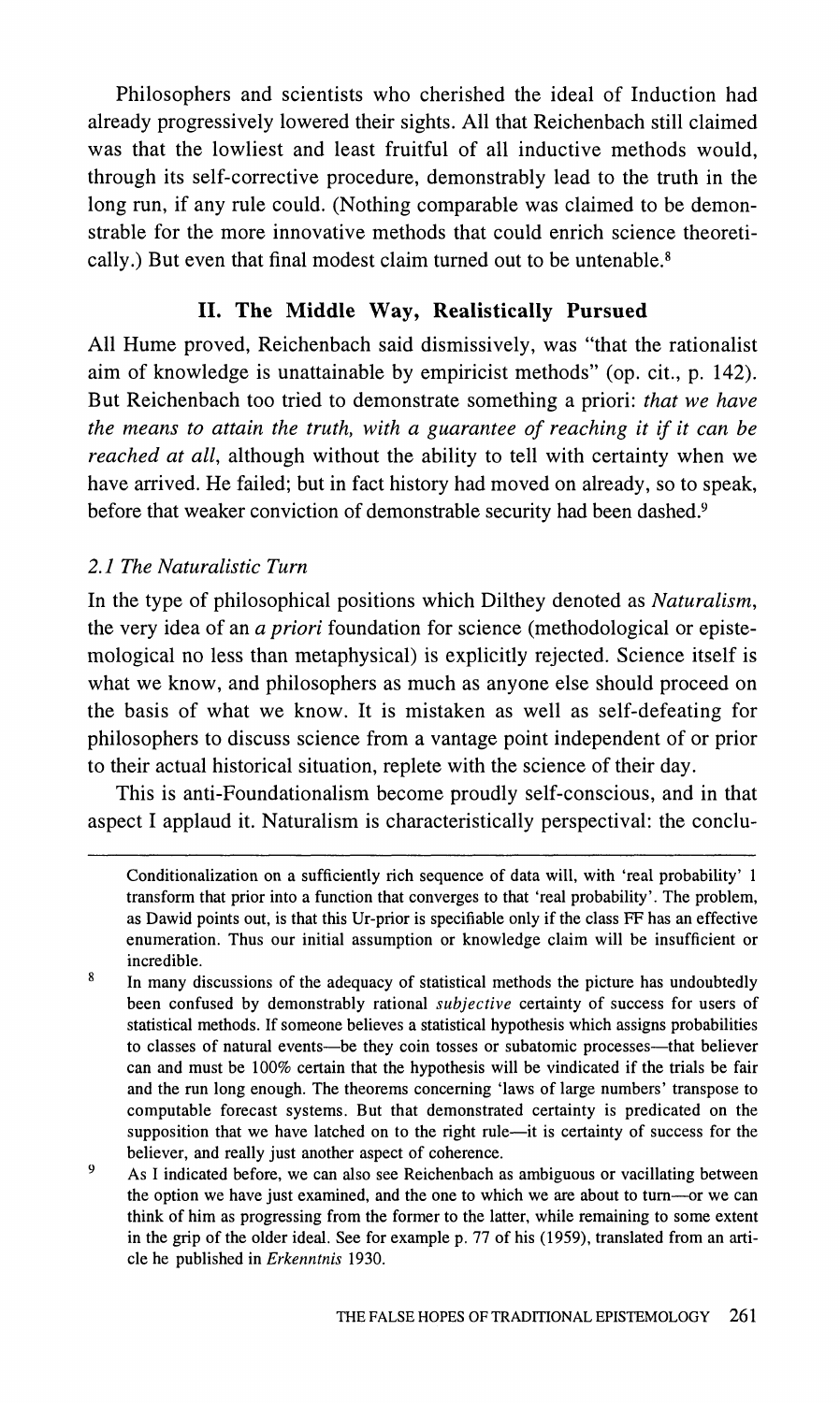**sions we shall reach follow for us, given our historically conditioned epistemic position, and need not be cogent for all logically conceivable inquirers, thinkers, or cultures. Nevertheless, we are rationally within our rights to claim those conclusions as knowledge. Indeed, to say otherwise is to make an impossible demand for foundations or justifications which are in fact demonstrably beyond our reach.** 

**But Naturalism is not the only option when that impossible demand for foundations is left behind. Secondly, Naturalism itself is not monolithic, it admits of degrees and varieties. One variety is especially relevant to our inquiry into ways out of the disaster empiricism suffered in epistemology. I**  shall call it "Moorean Scientific Realism"-Moorean because it insists on **not leaving our common sense and common convictions behind.** 

**Like the First Way, this view retains the assumption that science creates knowledge by following ampliative rules, rightly called Induction, Abduction, and the like-and that we must show these rules to be reliable. The difference is only that our epistemology may now stand on our scientific knowledge, rather than just on thin air.** 

## **2.2 Moorean Scientific Realism**

**The view I wish to discuss can be illustrated with a considerable literature on the naturalizing of epistemology and of philosophy of science."' But let me try to present it in my own way. We begin with a naturalistic reassessment of what philosophers are to do. We are to clarify and illuminate the possibility of scientific knowledge, the efficacy of scientific methods. This task is to be broadly conceived; for science and its methods are, in their principles, not foreign to our daily commerce. But we are to do this without leaving ourselves behind, so to speak, without attempting to step out of our historical situation and view it from nowhere. We ourselves have knowledge, painfully but gloriously accumulated through science. From within this vantage point,** 

<sup>&</sup>lt;sup>10</sup> In this connection see also the literature centering on Laudan's naturalistic approach to **epistemology, reviewed in Schmaus (1996). See also an article by Stephen Leeds, which really conveys the idea quite well, if a little obliquely: "all that matters is the fit between our methodology and the way the world actually is. If the sorts of accounts we value most highly are in fact the way the world is constructed-if the laws of Nature involve geometry, conservation principles, atomistic reduction, and causal influences, say-then our methodology has a fairly high chance of selecting truths." (Leeds, 1994; p. 203). "[T]he Realist.. will tell a story according to which the world in some sense has guided us to the right standards of explanation and simplicity. [...] A careful Realist will present his story as a corollary to what he takes himself already to know about the world, and in particu**lar, a consequence of the fact--remarkable, but solidly integral to the Realist's world **picture-that some, although by no means all, of the most fundamental laws of Nature involve processes which appear also on the macroscopic level ..... It is for this reason that, a Realist can argue, a creature who can find his way around the macroscopic world must inevitably be equipped with the 'right' standards of simplicity and explanation." (ibid., pp. 203-4)**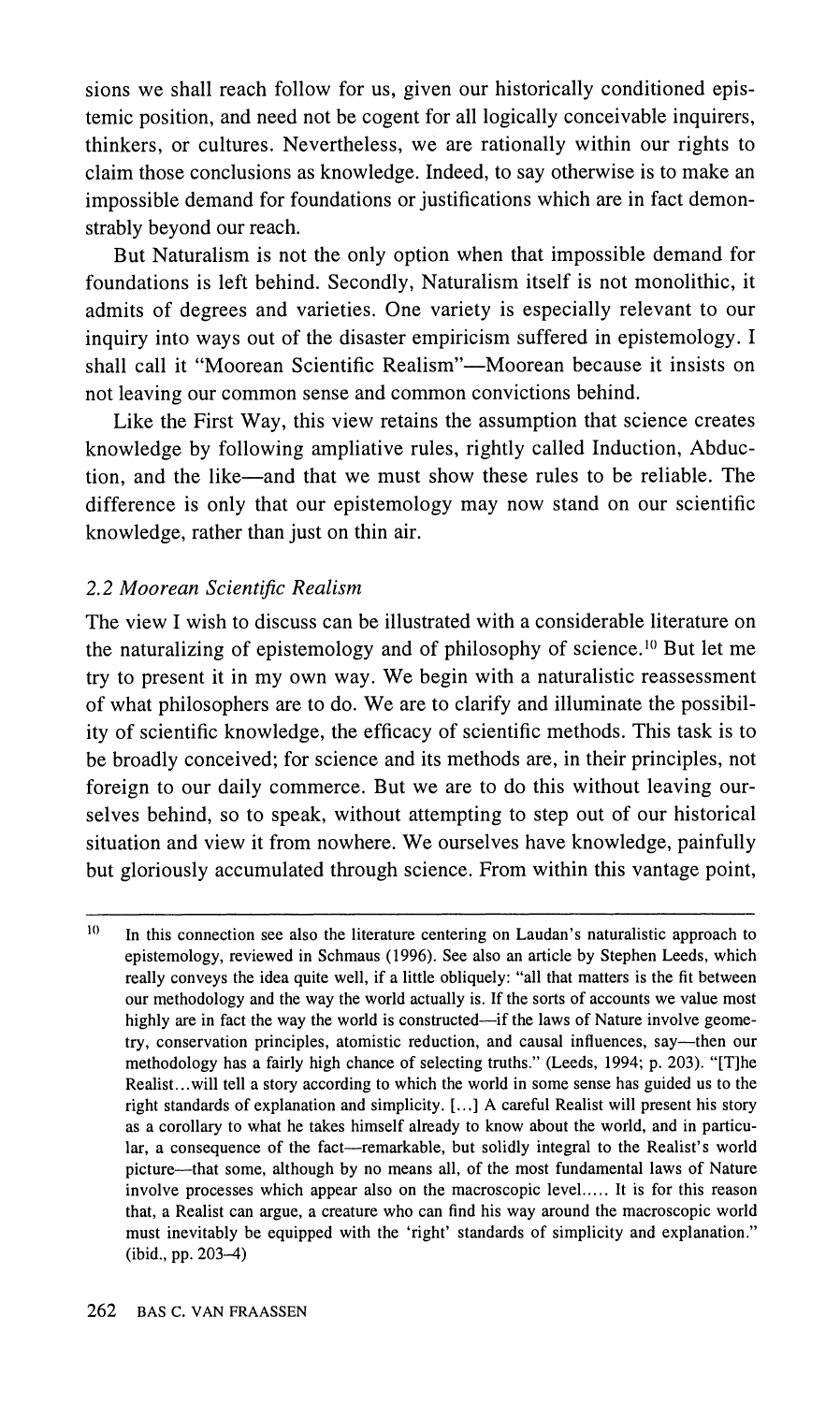**drawing on the knowledge we have, we can entertain and answer questions about human existence. These questions include how humans in general gain their reliable opinion, from veridical experience, by reliable methods. Any such question is to be answered on the basis of what science tells us about nature, to which we, after all belong. This is Moorean Scientific Realism.** 

**As in the First Way, the criterion of adequacy is still to show that, and how, epistemic security is humanly attainable, and in part largely attained, through science. But now the task is to show that on the basis of our shared scientific knowledge.** 

**What will be the claim made by the Moorean Scientific Realist? I formulate it as follows:** 

> **"Here is what we can confidently say on the basis of scientific findings. First of all, science does proceed by a certain method, which we have been able to specify, and which involves ampliative rules, namely the following: .... Secondly, on the basis of what we now know, it is no surprise that science has attained great success by means of this method. For accepted scientific knowledge implies that this method is a very good means to its end, under conditions which we have found to be the actual conditions in our universe. Thus we can explain our success so far, and can confidently predict, with high probability, that the method will prove reliable in the future."**

**I had to leave a blank; when it comes to specifying and formulating those ampliative rules we are all in a bit of a quandary as yet. In discussion we'll have to rely on the traditional notions about what they are like.** 

**To sum up then: according to this view, the epistemologist's task is to formulate an account of our epistemic life which relies on the deliverances of science and its accepted theories to show how epistemic security is humanly attainable. Indeed, given its reliance on the scientific tradition, it had better, for coherence's sake, imply that this security is actual. Thus a certain view of the human condition is presupposed, in the conviction that science supports this presupposition. Well, let's look into this! Despite its prima facie air of question-begging circularity, the stated criterion is actually not trivial-as we shall see.** 

#### **2.3 Science Does Not Support the Presupposition**

**I will now argue that Moorean Scientific Realism is based on a mistake-not based on science but on a confused medley of science and preconceived ideas. I see it as a commendable attempt to eschew Foundationalism, but not as one that succeeds. My argument has three parts. First, science tells us that we have much relevant ignorance. Second, science does not provide us with a**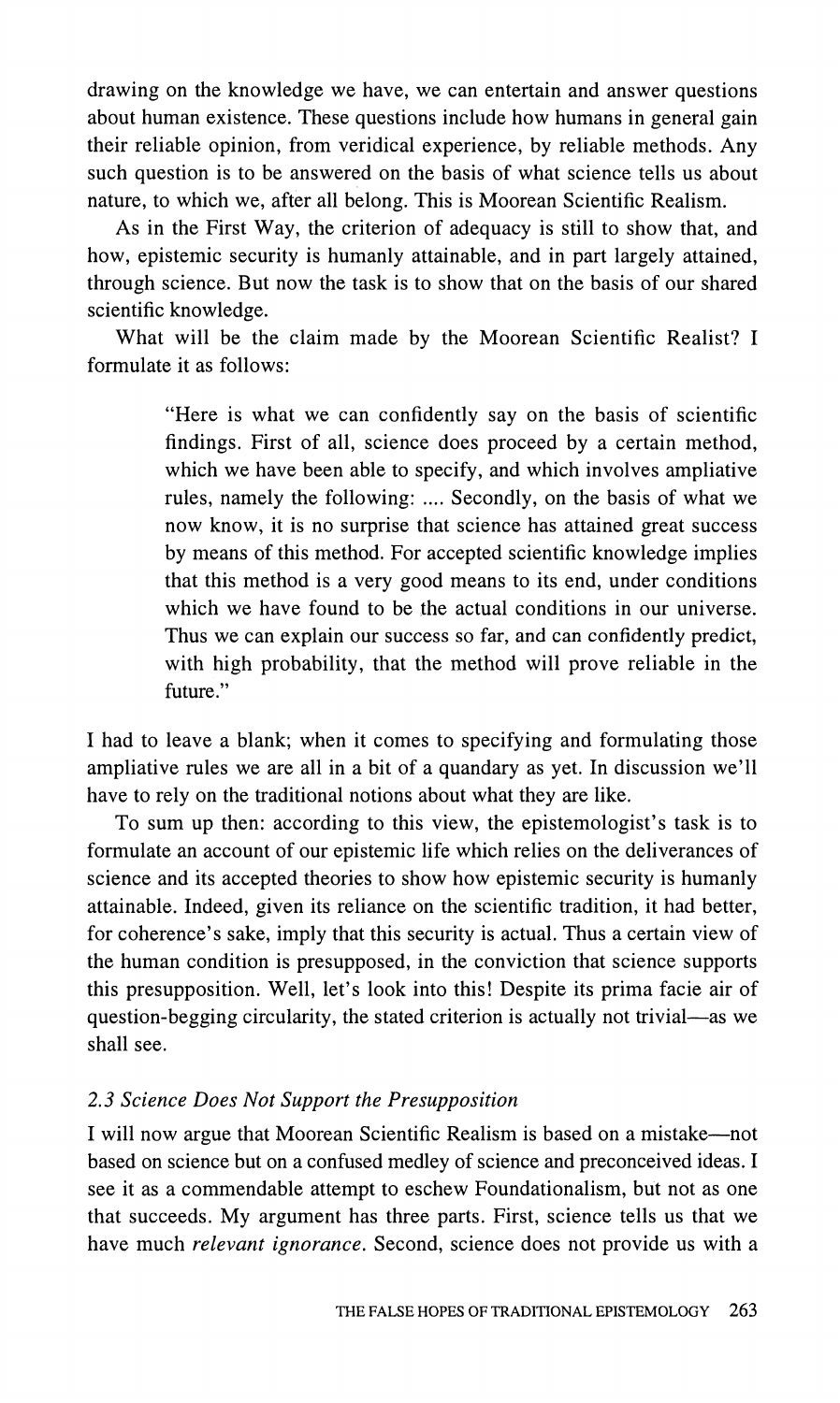**measure of that ignorance, which we are left to supply for ourselves. Third, the special sciences, which investigate the conditions under which we actually live, operate on an approximation principle. This is in effect an assumption about how favorable those conditions are, and it is an assumption they cannot support without circularity.** 

# **2.3.1 Inductive and Abductive Methods Are Unreliable**

**There is, as far as I can see, exactly one shining ubiquitous example of induction and abduction: racism, ethnic prejudice, and stereotyping. "Those people don't want to work, they only want handouts"-challenge this sentiment and the speaker will say that he has met a lot of them and they are all like that. And he'll go on from this induction to his next theme with a rhetorical question "Some races or cultures are very disadvantaged and exploited by othersbut isn't there some reason why they were like that in the first place? Why they didn't develop a technology or civilization!" The question invites inference to the best explanation, of course.** 

**The role of science here is not to endorse but to criticize and correct this reasoning. The critique has to include the admission that such reasoning is reliable under special circumstances. No matter how badly you think of it, you must probably admit that racial and ethnic stereotyping, with its fast fight or flight responses, saved lives in wars and riots, at the cost of sometimes doing individuals an injustice. In a nutshell, this is the scientific verdict: humanly usable ampliative methods for prediction are entirely unreliable in general, while reliable under historically important special circumstances. Prevalence of such methods is to be explained by the brute accident of their survival value under special circumstances in which we humans have lived and to which they happen to be suited.** 

**In the scientific world picture it cannot be otherwise, for the humanly available indicators are at once gross and meager. Let's look at some examples. Weather forecasting is still based-and must be based-on such indicators, but gets us only a few days worth of reliable information, even with satellite photos. The weather has several much further reaching analogues.** 

**For example, there is also 'cosmic weather'. A letter to the New York Times11 points out that about 3000 meteors of significant size hit the earth each day. Assuming current recent figures of air traffic, the letter calculates** 

 $11$ **Hailey and Helfand (1996) of Columbia University note the following concerning the crash of T.W.A. flight 800: "Approximately 3,000 meteors a day with the requisite mass strike Earth. There are 50,000 commercial airline takeoffs a day worldwide. Adopting an average flight time of two hours, his translates to more than 3,500 planes in the air [at any moment]; these cover approximately two-billionth of the Earth's surface. Multiplying this by the number of meteors per day and the length of modern air travel [30 years of high volume air-travel] leads to a l-in-10 chance that a commercial flight would have been knocked from the sky by meteoric impact."**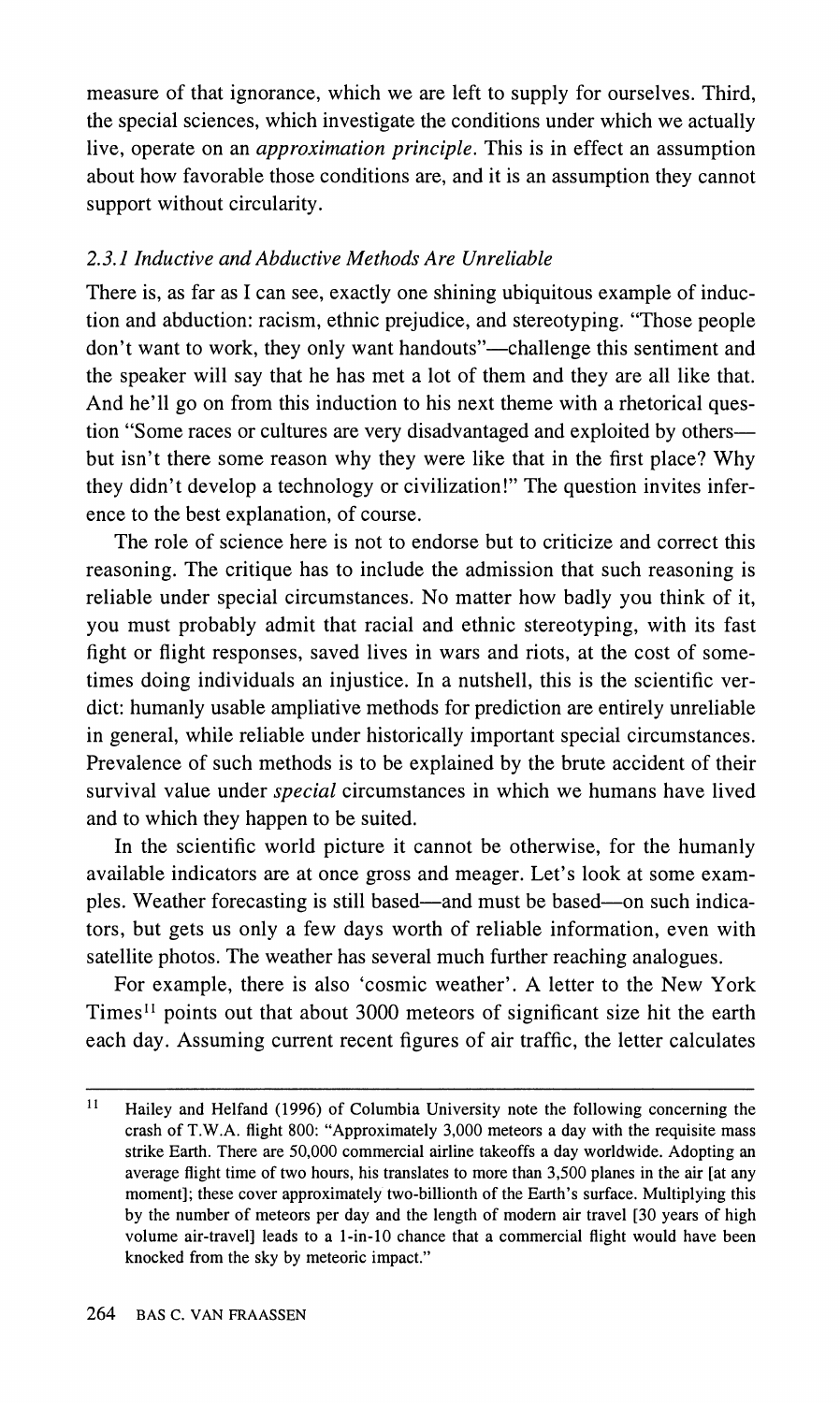**that there is a 10% probability that one of these hits an airplane within a 30 year period. Believe me, the airline pilots receive no useful meteorological predictions on that subject! Yet cosmic weather matters: the dinosaurs were rulers of the Earth, but succumbed to it.** 

**Similarly we can speak of microphysical weather. Predictability is limited to laboratory conditions. The metals, salts, and carbon compounds are normally not pure: microphysical storms rage all around and inside us. From time to time the microphysical weather deteriorates, and we die of unknown, hardly classifiable causes.** 

**Let me return for a moment to ordinary weather forecasting. This has greatly improved during the last half century. We are rather lucky here on Earth in that the forecast rule "Tomorrow same as today" really does not do all that badly. That is the accepted performance baseline. It's what meteorologists mean by "just guessing", though logically it is 'not at all random, it is a true ampliative rule. Today the papers publish 5 day forecasts, because no model we have, using the information we can obtain, does better than 'just guessing' on the 6th day.'2** 

**The problem is not that we do not understand the mechanics of weather. We think we do. But theoretical studies show that even under the perfect model assumption (assumption that the equations are exact) we get improvement over guessing for at most two weeks. And the improvement over guessing, even for tomorrow (let alone the penultimate forecast day!) is not phenomenal.** 

**<sup>12</sup>Casti (1990), p. 99: "As a specific example..., let's consider the British Meteorological Office model, which is divided into fifteen atmospheric layers starting at the surface of the Earth and rising to a height of twenty-five kilometers.... In this model, each level (layer) is divided into a network of points about 150 kilometers apart, giving around 350, 000 grid points. Each of these points is assigned values of temperature, pressure, wind, and humidity every twelve hours from observations taken over the entire globe."** 

**pp. 100-101: In Figure 2.9 we see the correlation coefficient between the predicted and observed values of the changes in height of the 1,000 millibar (mb) level for forecasts made by the British Meteorological Office.. .during the period 1968-1984. [...] By [the root mean square] criterion, in 1974 the error of the 3-day forecast was only 20 percent less than the persistence error, which is the error made by predicting that the weather tomorrow will be the same tomorrow as it was today. [...] But by 1984 the corresponding figure was 52 percent, and the degradation to the 20-percent level did not take place until day 6 of the forecast."** 

**p. 127: "When it comes to weather forecasting, the most common reason for predictions to diverge is differences in the analyses of the raw data that goes into making up the initial conditions. These errors in the initial conditions, coupled with the intrinsic sensitivity to initial conditions of the dynamical equations, are the primary obstacles.... Studies have been carried out to test long-range predictability using the so-called perfect model assumption, in which the mathematical model of the atmospheric dynamics is taken to be an exact representation of the actual physical process itself. These studies show that errors reach their asymptotic, or saturation, level after a period of 14 to 20 days... the error growth rate during the early stages has a doubling time of around two days."**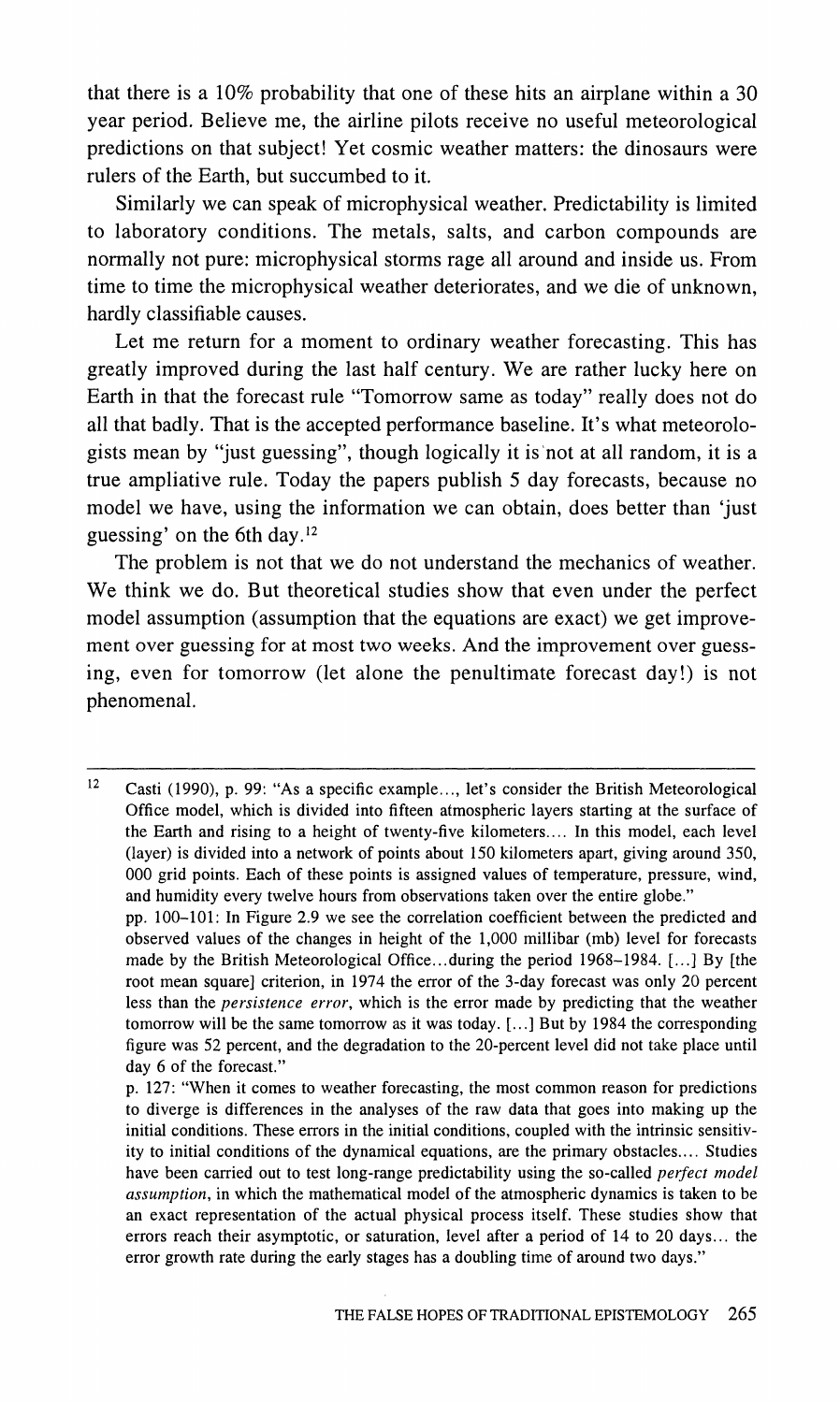**We are lucky that we happen to live in a rather stable environment, in which microphysical, cosmic, and earthly weather are all rather benign. On the assumption that our science is true, this luck, rather than the virtues of our inductive habits, is what saves us.** 

**Looking at induction and similar 'methods', we tend to focus on the successful examples, and on the rationale people so often give for what they believe. Both are misleading. If we use induction (generalization from known examples, extrapolation from observed frequencies) it sometimes works and sometimes does not. Can induction tell us when this sort of extrapolation will succeed and when it won't? This is the place where science has something to tell us: if science is true, success will depend on facts of microstructure and cosmic structure which cannot be among the input for human induction. So the answer is No: induction cannot tell us which applications of induction will succeed.'3** 

**I can easily imagine two objections. First of all, do we not enjoy a great deal of regularity and predictability? Think of the seasons and of cooking, two cases in which our record of successful prediction spans millennia. Secondly, haven't we learned to use our gross and meager indicators to gauge underlying conditions, on which to base further prediction? Temperature, tongue color, and pain serve to diagnose illnesses with predictable courses and response to medicine.** 

**I grant both points. However, I see the second as but an instance of the first, and see both as fortunate regularities that we have fortunately latched onto. My focus on salient unpredictability was a device to highlight the part of fortune which is equally important to long-range and short-term prediction. But to support this view, I will clearly need to examine the question on a more theoretical level.** 

# **2.3.2 Science Does Not Tell Us the Boundary Conditions, Nor Give Us a Probability Measure over Them**

**To focus the discussion, despite its abstraction, let's assume for now that Newton's System of the World is the true science. What I shall argue is that if this is taken as the basis, in principle, of all science then we are not justified to expect its future success. Of course we may be rational to expect that nevertheless, but we cannot support the expectation on the basis of science (alone). The argument will apply mutatis mutandis to later candidates for basic science.** 

**<sup>13</sup>When Goodman divided predicates into projectible and not projectible, he was simply naming the problem. If projectibility classifies the cases in which induction is successful, then projectibility is a function of parameters to which induction has no access. If it classifies the cases in which we have the habit or find ourselves strongly inclined to generalize or extrapolate, we'll just be plumb lucky if it has much overlap with success.**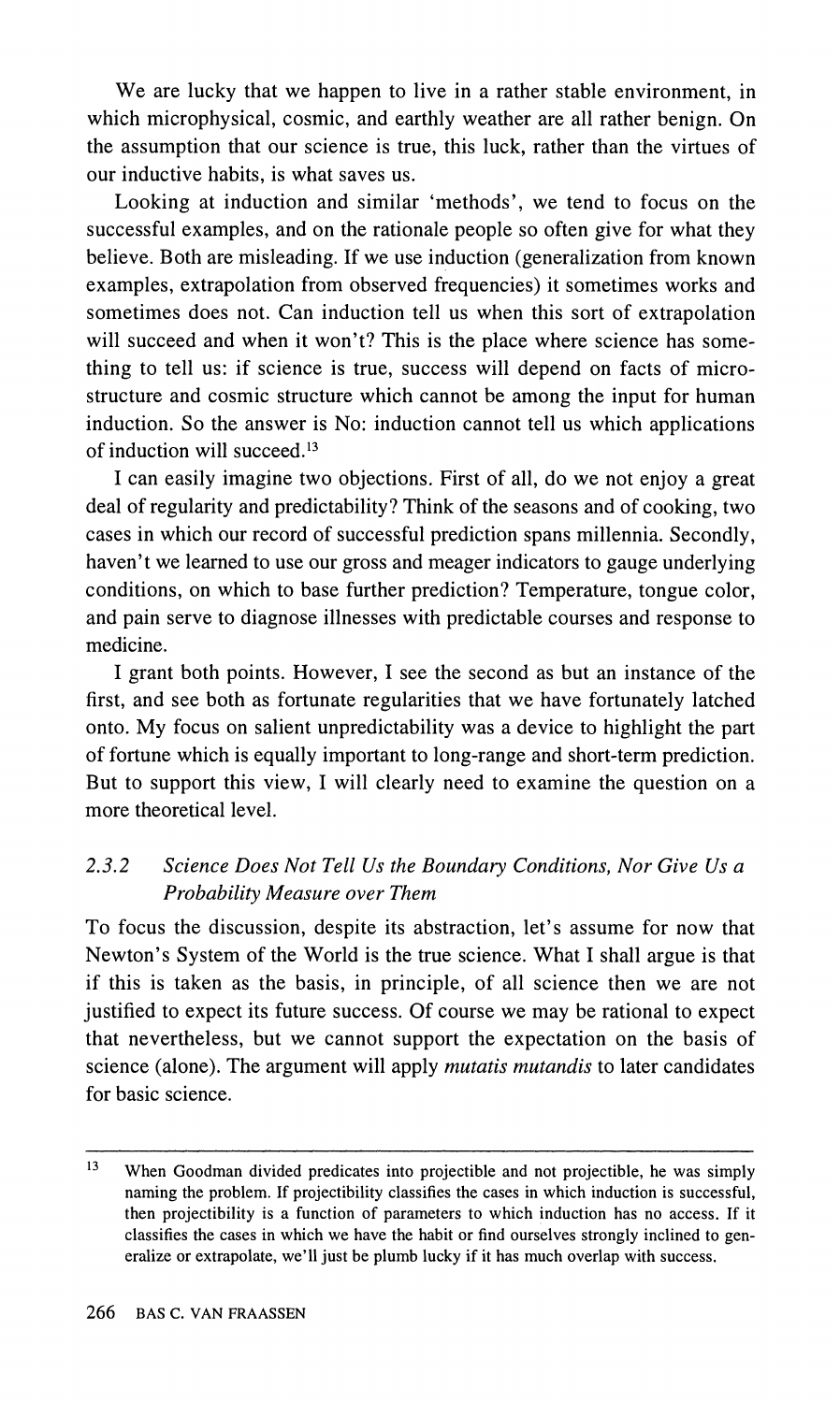**As Eugene Wigner observed, the crucial turn to modern science, completed by Newton, was the search for laws of succession: principles that govern how given conditions evolve into other conditions. Newton's important contribution was not that there are exactly six planets, or that planets follow elliptical orbits; but rather that if initial and boundary conditions are thus and so then later conditions will be such and such.** 

**Unfortunately for us, many different conditions in the past, the elsewhere, and the undetectably small are compatible with our human situation and its observed development. Those different compatible conditions give us-if we add no special assumptions or wishful thinking-many different predictions. Hence those beautiful laws, together with our present knowledge, leave us in a predictive vacuum.** 

**Newtonian science allows for the logical possibility of conditions evolving as we know them, up till now, and then becoming radically unstable, from our point of view, at every level. It may be objected that I'm taking the usual skeptics' or empiricists' recourse to weird logical possibilities here. Surely we can discount those nightmares? They are incredibly improbable!** 

Fine, I will personally assent to this probability judgment—but *that* **probability is not supplied by Newton's science. There is no probability measure on the initial conditions which comes with that scientific theory. Well, then, can't we infer backward to initial conditions from known conditions today? Agreed that we can't do it by mere deduction, but what about probability? Bayes' Theorem is designed to address this question. Unfortunately Bayes' Theorem helps only those who have helped themselves to a prior probability. Given the evidence it will tell us how to arrive at posterior odds by multiplying the prior odds (between hypotheses) with the 'Bayes factor'. But we have to supply those prior odds ourselves. Science does not do so.'4** 

**I've focused on Newtonian science for concreteness, but the situation is no better today. Quantum mechanics gives us only conditional probabilities. If certain conditions obtain, then specified outcomes have calculable probabilities. But there is no probability for those initial conditions.** 

**There are indeed attempts to replace or supplement quantum mechanics**  with true 'tychism'—i.e. a theory which derives the conditional probabilities **from a postulated absolute probability distribution. Examples are Bohm's hidden variable theory as recently elaborated, and the Ghirardi-Rimini-Weber theory.** 

**Well, that is not science today. The Moorean Scientific Realist should be the last to base his arguments on anything but accepted current science.** 

**<sup>14</sup> I'm assuming the failure of the long search, starting already early in the 18th century, for a way to derive prior odds by symmetry arguments. See my (1989), Ch. 12 and recent discussions such as Albert (forthcoming), Craig Callender (forthcoming).**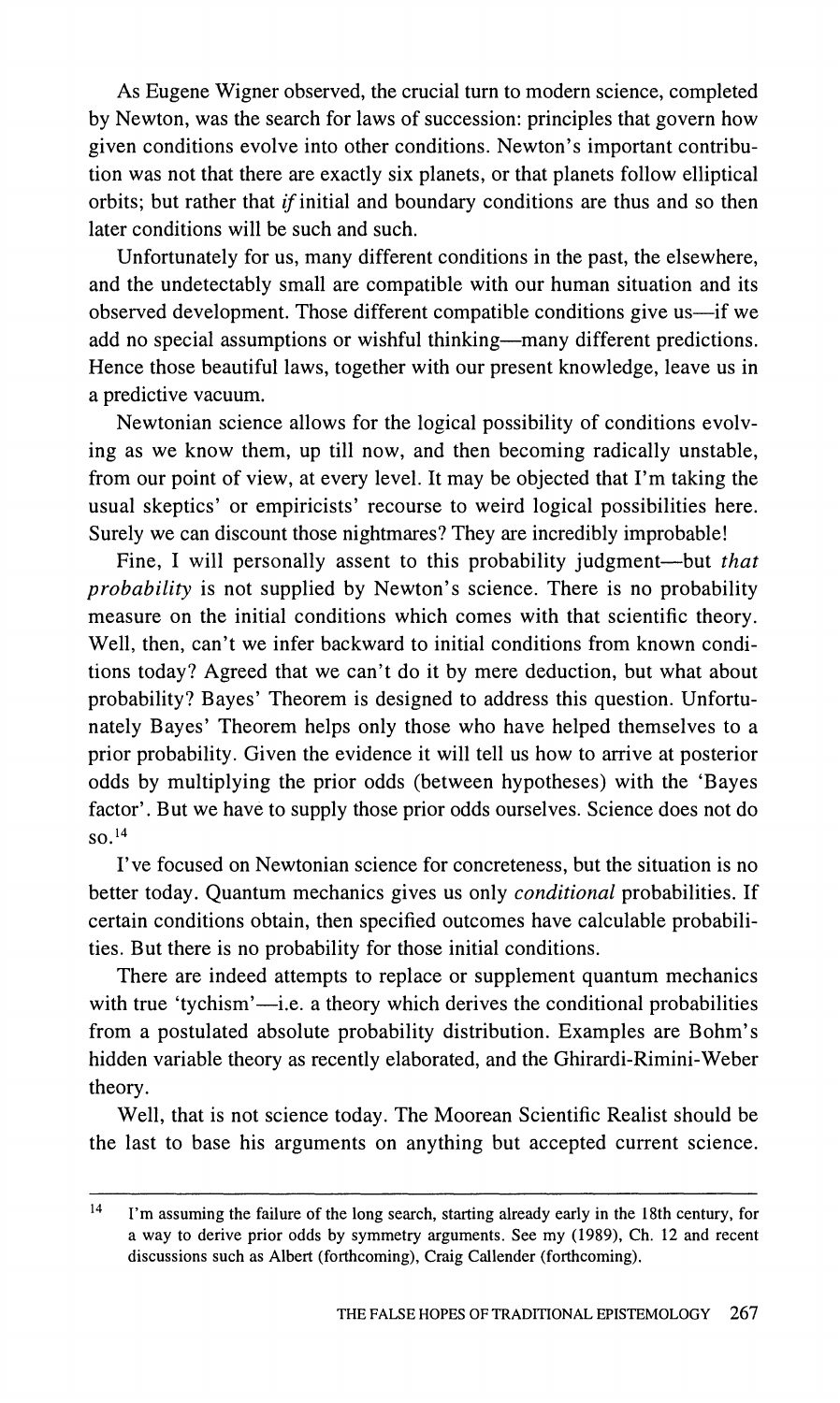**Anyway, imagine the news that new interpretations of quantum mechanics, or new developments in atomic physics, may save Induction after all! Little did the Newtonians know ....** 

#### **2.3.3 What about the Special Sciences?**

**It is easy to imagine a Moorean Scientific Realist's reaction to my demurrals. True, s/he will say, science corrects and criticizes our inductive habits when they take certain concrete forms. But the important word is "corrects": the unreliable practice is replaced by a more reliable one. Thus it is a true advance when we stop 'predicting' the weather more than five days ahead: we are better predictors when we make fewer unreliable predictions. Meanwhile the same science has given us more reliable predictions for the next four days.** 

**Granted, the 'basic' or 'fundamental' sciences do not do this for us. The Theory of Everything, or what passes for it in a given age, provides only a framework for the special sciences that provide the humanly usable information needed to live on this small planet, in this solar system, within this cosmic era. Hence the limitations of the 'basic' science are simply beside the point. The task for the Moorean epistemologist is to show the reliability of the methods actually used by science, under the historically given conditions, on the basis of what we have found out about those conditions.** 

**Surely this is plausible, and commendably modest as well? But this plausible claim is not being made about the methods used to predict the weather, build bridges, or improve our agriculture. It is being made about the methods putatively making up the scientific method, the means by which the basic and special sciences are constructed. Those special sciences are biology, medicine, materials science, psychology, .... Will these special sciences imply then that methods used to develop scientific cosmology, theories that tell us about reality far beyond our small spatio-temporal region, are reliable when used by people living in that region? Or will they be able to tell us only that very specialized inductions, say concerning our planet's atmosphere and global warming within our own historic era are reliable?** 

**As concrete example, let us look at a very successful class of predictions that we all know. For most familiar sorts of interaction we predict that entropy will increase, not decrease. We predict that the cream stirred into the coffee will not separate out again, either spontaneously or with further stirring, and so forth. We might call this the "thermodynamics of everyday life".** 

**An epistemologist might well claim that these rules of prediction were initially arrived at by straight induction or abduction from pervasive features of the experienced world. But today, long after they became common practice, science justifies these rules, by implying that they are generally reliable. These small rules of prediction can be justified directly on the basis of thermodynamics, with its famous second law that entropy tends to increase**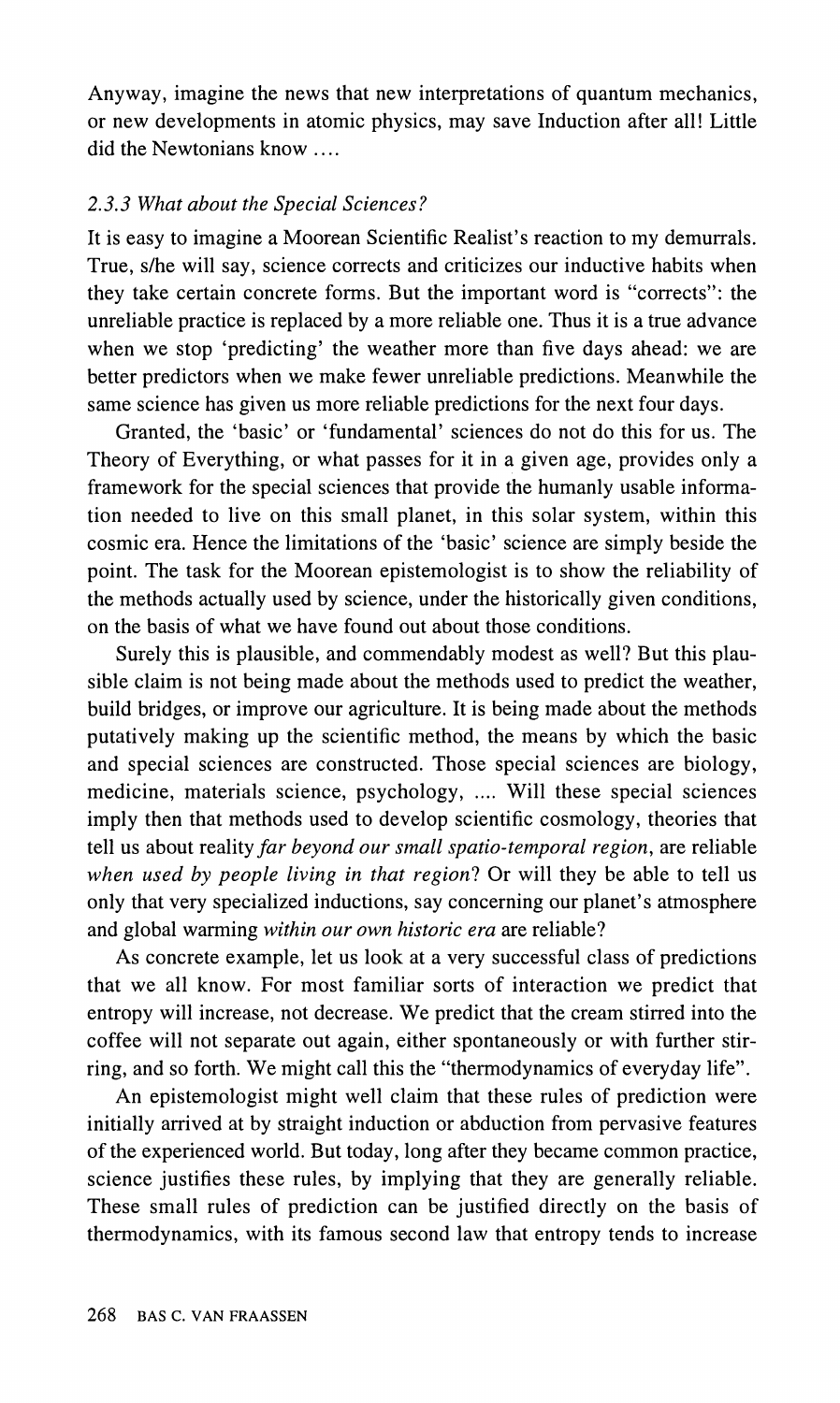**and never decreases. (The "never" can more realistically be put in statistical form, giving us "moral certainty" that we won't encounter exceptions.) This is a good case to examine, for the second law of thermodynamics, even in statistical formulation, does not follow from basic science. It cannot be derived on the basis of classical mechanics, unless we add an assumption about initial or boundary conditions, whether outright or probabilified. It has to be regarded as a principle of one of the special sciences, applied chemistry perhaps, or applied physics.** 

**If we now take for granted that thermodynamics is by now part of our knowledge of nature, then we know that the rules of the thermodynamics are reliable. Note well that they have then become simply applications of deduction and the statistical syllogism-they are no longer inductions. Induction is not needed once we can derive our predictions from a special science which has become part of our knowledge.** 

**Could we perform the same trick for the methods of induction, abduction, and the like which are assumedly used to construct all the sciences? A precisely similar justification would follow from our knowledge only if it included a sort of "universal second law", some knowledge which entails that those methods are reliable. If we had that, we would of course no longer need non-deductive, ampliative methods-we would have replaced them with deductions from that "law". We have quite clearly arrived here at one of the famously impossible ideas in the history of induction: its justification on the basis of a principle of "uniformity of nature". But worse: we have very idiosyncratically arrived at the idea that this principle could be established by the special sciences, which investigate the particular conditions of human existence!** 

# **2.3.4 So, Scientifically Speaking, How Do We Reach Conclusions about Initial and Boundary Conditions?**

**The short answer is: not by any method whose reliability is implied by science.** 

**Let me rephrase the question as follows: how does science proceed from basic science to the special sciences? Keeping his basic laws of mechanics as foundation, Newton adds the law of gravitation to describe this universe, he adds that there is one sun and six planets to describe our solar system, he adds that there is one moon to describe the more immediate gravitational forces on our planet Earth. Seen in this way, the extension from basic to special science is simply by postulation. But of course that is not a realistic picture:**  Newton had reasons to choose the specific postulates-he knew quite a lot **about the phenomena and wanted to 'fit them into' his model.**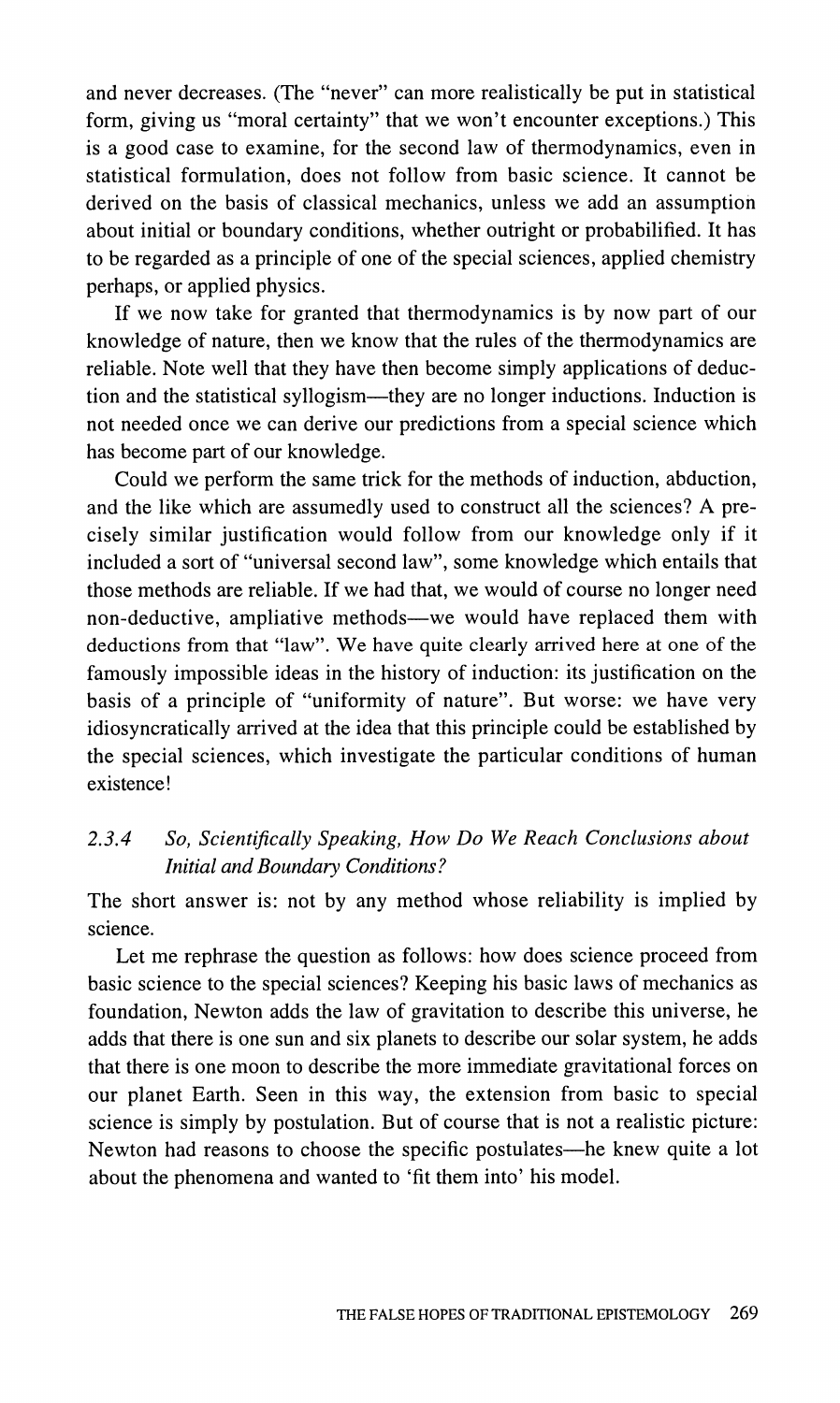**This is the precise point where we notice a very deep assumption at work, which was again highlighted by Reichenbach. 15 In this 'fitting in' a certain assumption is made. I'll give it a special name:** 

> **Approximation Principle: if certain conditions follow from the ideal case, then approximately those conditions will follow from an approximation to the ideal case.**

**Newton demonstrates that from a very idealized, simplified description of the solar system, something approximating the known phenomena follows. Well, so what? What's the point of deriving true conclusions from a false premise?** 

**The point is that this demonstration 'fits' the phenomena 'into' the Newtonian model if we assume the above Approximation Principle. On that assumption, Newtonian science has then successfully entered the domain of the special science and can take it over: provide it with new foundations, and both correct and extend scientific opinion in that domain in hopefully fruitful ways.** 

**But is this Principle true? Newtonian mechanics does not imply that it is. It was well known long before the advent of Chaos theory that classical physics allows for cases in which that is just not so. Therefore the basic science cannot justify use of this Principle. But the special sciences, conceived of as extensions of basic science, are established under the assumption of that Principle-indeed, that Principle is the only and the crucial link between the special sciences and their more basic parent science(s). Therefore the special sciences cannot justify this principle for us without circularity.** 

**Science can certainly tell us that under certain conditions an ampliative rule we use is reliable. That is correct. For example, science may spell out conditions under which the forecast rule** 

# **If it rains today then probably it will rain tomorrow**

**may enjoy a certain degree of calibration. But then the question is whether those conditions obtain. And there we go again. Fortunately for us, we have put our trust in many such rules of thumb that had survival value, and have been nimble enough to discard ones which led us astray before they did mortal damage. Lucky for us!** 

<sup>&</sup>lt;sup>15</sup> A preview of Chaos theory—I refer here to Reichenbach's striking and little appreciated **demonstration that indeterminism was all along consistent with the success of classical physics. He gives an example from statistical mechanics to show that the classical deterministic laws can, with appropriate initial conditions, lead to behavior that is, by measurement, indistinguishable from genuine indeterminism. The example is exactly one in which what I call here the Approximation Principle fails. See his (1991), pp. 93-95.**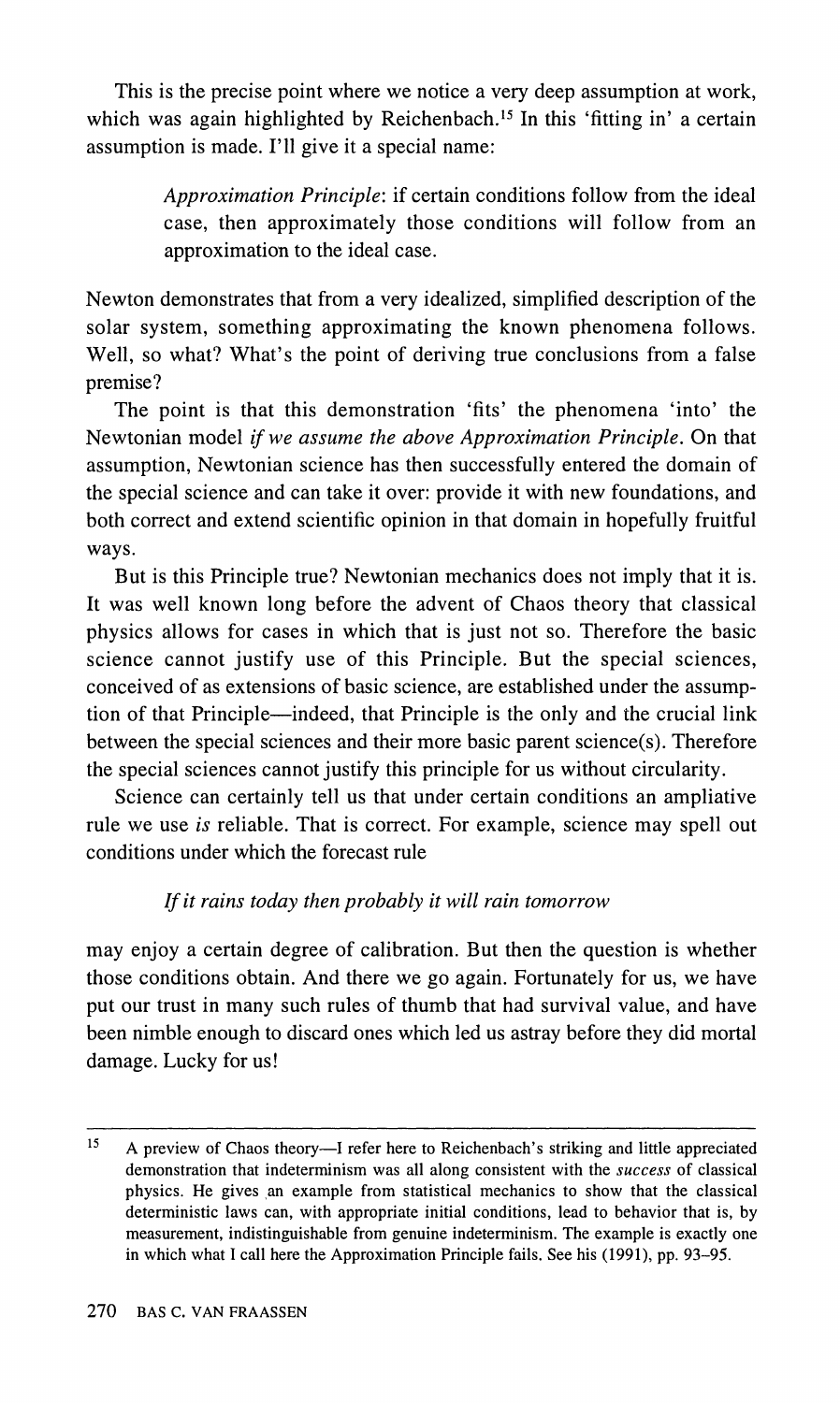#### **2.3.5 Where Science Meets Prejudice: In Philosophy**

**But now you want to turn the tables on me and say: how did we arrive at that scientific knowledge we have in the first place? Assume Newton's Theory is true: how did Newton arrive at this truth? Assume our present science is true: how did our scientists arrive at his truth? They must have used induction and abduction. Perhaps the truths they arrived at do not suffice to show or demonstrate that this road by which we came to them was a good road to choose. But we were vindicated, and there must be a reason for it. So if science does not yet support our inductive methods and practices then we must just pursue science and extend it until this domain too is covered, or else add Induction and/or Abduction to the very foundation of all science.** 

**Such a response is full of assumptions that should now be in doubt. If science does not support those ampliative rules, then it certainly does not underwrite the conviction that truths we know now were discovered by such means. Those ideas of Induction and Abduction, born and nurtured in the philosopher's armchair, are part of a pre-conceived view of what science must be like. The conviction that science proceeds by such a method, and that therefore the burning question is whether we can have good, non-circular reasons to believe in their general reliability, was part of both the First and Middle Way. It has only led us into culs-de-sac.** 

**Science alone does not imply the reliability of any humanly usable ampliative rule. To conclude such reliability we must add to science. We must add our own assumptions about our good fortune, or our own probability measure. Neither addition can be derived or justified independently, whether on the basis of science or on a priori grounds.** 

**Let me make one thing very clear. I do not classify as irrational anyone who puts his trust in any properly formulated ampliative practice, whether it be inductive, abductive, or what have you.'6 But it is an illusion to regard confidence in such a practice as more than trust or faith that actual regularities are being caught in its noose.** 

**At this point it would surely be pure irony to suggest that, to account for the rationality both of our trust in science and of trust in those special assumptions or prior probabilities, we must accept the idea of induction nevertheless. Apart from irony, I have only one conjecture: that the idea of induction remains alive because we seem to have no rival alternative. But in reality we do have an alternative; there is a Third Way; and to this we now turn.** 

**<sup>16</sup>I say "ampliative practice" here, rather than "ampliative rule" or "ampliative method". As I have argued elsewhere, to commit oneself to a rule of that sort is to land in epistemic incoherence. But it is possible to make ampliative revisions in one's opinion without following a rule that dictates how to do it, and this practice cannot be objected to in the same way. See my (1989), Ch. 7, sect. 4-6.**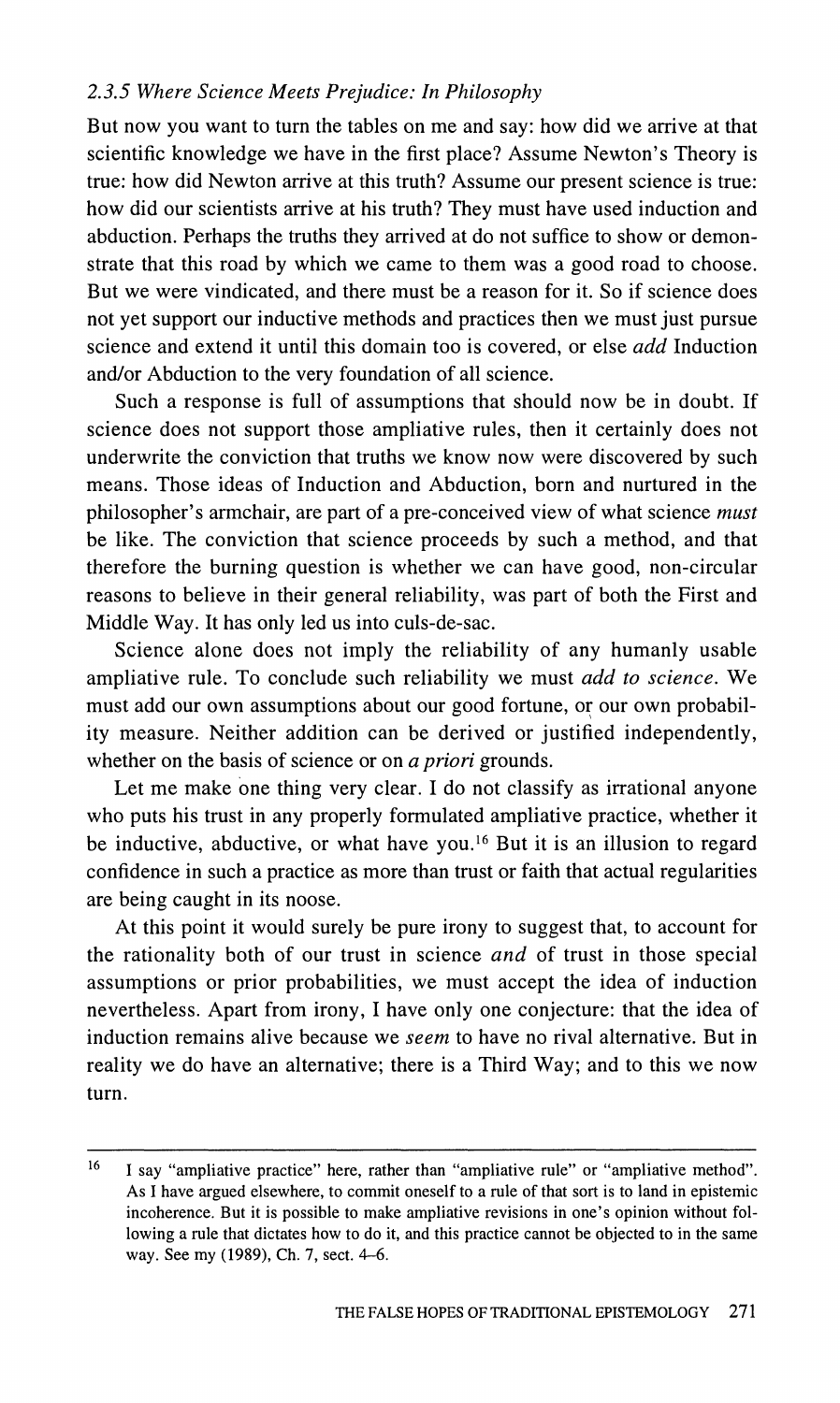#### **III. Luck, Courage, and Technique**

**Reichenbach's history of empiricism as philosophical disaster extends down to the present time, along the same damning lines. Empiricists accepted tacitly both central assumptions and criteria of adequacy for epistemology from their predecessors. Despite continual weakening of this troubled heritage, they found themselves facing impossible tasks. Many fairy stories have this exact plot structure, but there the heroes and heroines really do end up doing the impossible! But perhaps, as Reichenbach tried to do, we can benefit from this diagnostic history to reconceive the challenge.** 

#### **3.1 The New Challenge**

**Carnap suggested that in epistemology we must, in effect, design a robot who will transform data into an accurate probabilified description of his environment. That is a telling image for modern ambitions; it also carries precisely the old presuppositions which we have found wanting. We can already design pretty good robots, so the project looks initially plausible. But the project's pretensions to universality and self-justification send us out of the feasible back into the logically impossible-back into the Illusions of Reason, to use the Kantian phrase.** 

**Let's not design Carnap's robot. Instead, let us try to imagine the tragic protagonist who hopes to survive, flourish, and even enjoy these fleeting**  moments in existence, without illusions of security-nor, certainly, any **guarantee of a happy ending even for science in the ideal long run.** 

**What will be the point of this exercise of the imagination? It has two points. The first is the point of all epistemology, past, present, and to come: to make sense to ourselves of our epistemic life. The second is that as philosophers we are caught in a historical dialogue. Surely all that admirable, astonishingly clever work carried on in service of the Illusions of Reason is not without value-surely we can place it in a light that shows the true worth?** 

**There exists already a great deal of work that we can draw on for an alternative, non-traditional epistemology. I have described that elsewhere (see my (1989), Chs. 7 and 13), and I do not want to add to it here. Instead of focusing on the details, I want to convey its spirit. Given that traditional epistemology embodies false hopes never to be satisfied, we must try to find a different view of our epistemic condition, with new hopes and new dreams of its own.**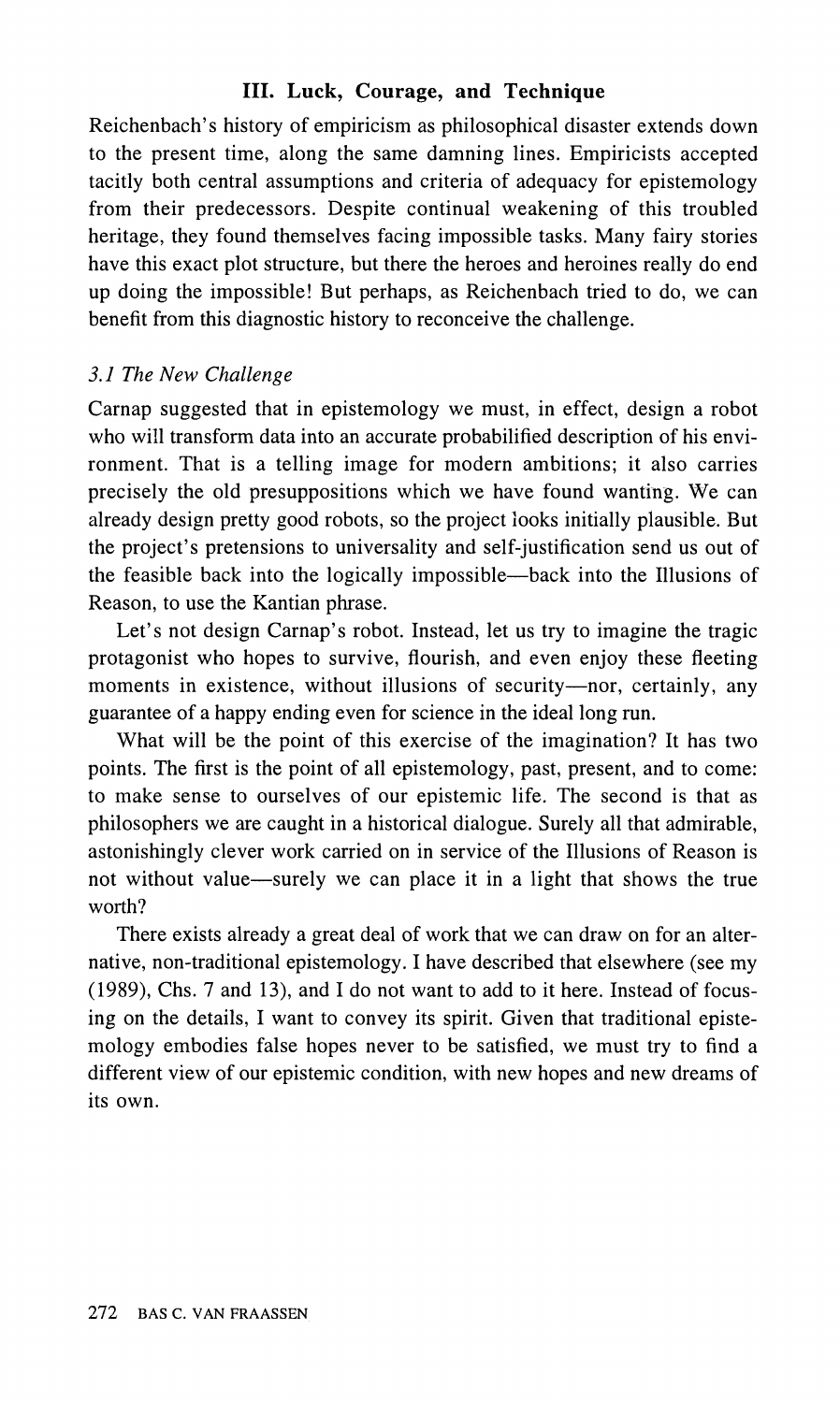**At the far end of infinity a coin is spun, it will come down heads or tails. How will you wager? Reason cannot you choose either, reason cannot prove either wrong. "** 

**Blaise Pascal, Pensées** 

**So here is our tragic protagonist, thrown into a world she never made, and she asks us: What does it take?** 

**We answer her: it takes luck, courage, and technique; but the greatest of these is luck.** 

**We do have something more to tell her, though, for each of these. The part on luck and courage will be the part the Pragmatists (and Existentialists?) contributed to that historical dialogue. The part on technique will astonish her. No amount of luck and courage, practically, will save her if technique be lacking-and yet, technique, of which even a little will carry her a very long way, is empty.** 

#### **3.3 The Parts of Fortune and Courage**

**If our pursuit of knowledge, however broadly or feebly construed, is to be**  successful, we must be *lucky*—we have no way to constrain such fortune. **This is the verdict on modern philosophy's misguided search for security.** 

**The history of Earth has seen great disasters that spelled the extinction of almost all life, including the dominant, best adapted among species. In each case, some forms of life happened to be suited to the radically and suddenly transformed circumstances-thus evolution on Earth continued after all. See who was lucky and who was not! Look to those survivors, they weave not; neither do they spin; but fortune smiles on them.** 

**This is an insight into our condition; it is not skepticism. The insight leads to skepticism only when courage is lacking. (See further my (1988).) It takes courage to rely on the reasoned opinion and skills you have developed, given the contingency of their conditions of applicability.** 

**I obviously need to say something more to link this remark to a serious discussion of epistemology. Part of my assertion is a diagnosis of philosophical skepticism and its pathology (cf. my 1988); I won't repeat that here. The other part is the Pragmatist theme that epistemology cannot proceed in isolation from value theory-that the epistemic enterprise cannot be adequately conceived without attention to the role of value judgements, intentions, commitments, decisions, and other aspects of praxis.** 

**The Pragmatist theme is the theme of courage-a virtue which can enter when purely epistemic virtues are not far reaching enough. This theme has often been misunderstood. Of course courage does not by itself increase your chances of being right! There are heroes on all sides, winners and losers alike.**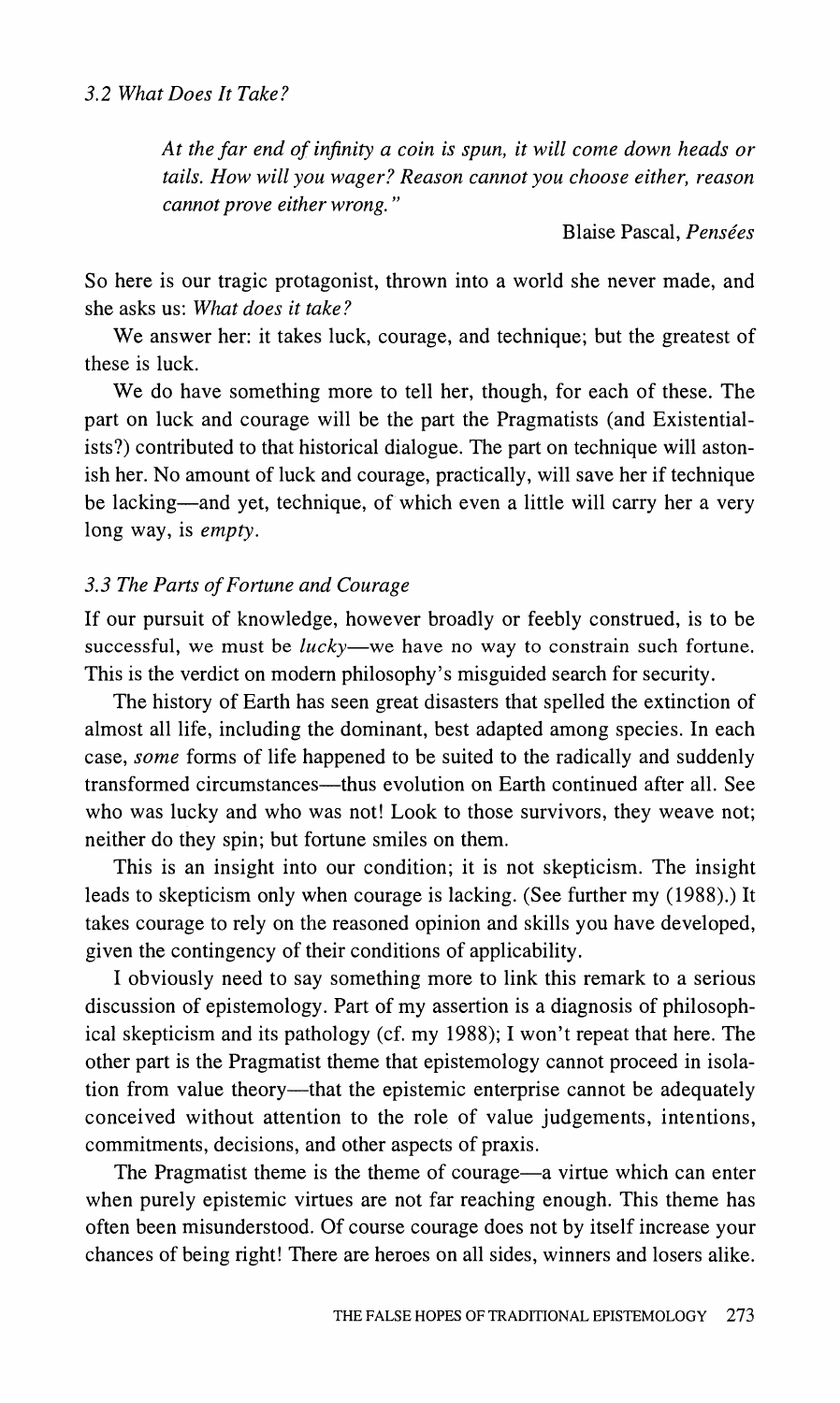**William James made a serious misstep when he presented this theme in his "The Will to Believe". It is not just the reader's fault if James reads as if he is presaging Norman Vincent Peale's "The Power of Positive Thinking". He gave the example of a mountain climber who comes to a chasm cutting through his route. To jump is to risk death by falling short and not to jump is to risk death by exposure. James points out that the belief that one can jump is an almost necessary condition for jumping successfully. Thus he**  advises the mountaineer to believe that he can do it—as if one could form a **belief at will or for such ulterior motives.'7** 

**All of this is beside the point, and the rest of James' writing attests to it. The contrast between the mountaineer who jumps, perhaps to survive and perhaps to die, and the one who hunkers down till dawn, perhaps to survive and perhaps to die by exposure, is a contrast between two forms of life. The question is: which life does he find worth living? Once we see that there is no method, no rule, which will produce a rationally compelling conclusion, that is the question which comes to the fore. Virtues other than the ability to calculate profit and risk come to light.** 

**We can certainly not identify courage here with the course of lesser prudence or of precipitate physical action. The illustrative example is merely illustrative, and illustrations oversimplify. Either course can be followed courageously; the courage does not lie in the action, but in how life is lived. The point is Pascal's: once reason comes to an end, once calculation is done and can carry us no further, other virtues come into play.** 

**The point about non-epistemic values entering epistemology pertains not**  only to the subject (epistemic life) we are analyzing, but also to our analysis. **Although I have stated the matter as neutrally as I could, value judgments are intruding not just on the individual's epistemic life, but on our epistemology. Only courage can take us out of skeptical despair, but who says that a life of skeptical despair is not worth living? We say so, and modern philosophy already said so in setting its goals for epistemology. But this consensus too comes from us, not from anywhere else.** 

**Thirdly and finally, while indispensable, courage plays a better but smaller part if there is less need for raw or blind courage. That is so exactly when we have a better understanding of our situation.** 

## **3.4 The Reach and Limit of Technique**

**In its main use, technique denotes rather narrowly the skills acquired under special circumstances for special ends. These include inductive practices, like** 

**<sup>17</sup>Even Pascal had not thought that one could, except perhaps through the long, slow option**  to *abêtir* one's mind through daily rituals. Yet who knows what the enterprising American **divine could not do for us? Perhaps a training course in 'positive thinking' could produce a psychological surrogate for belief with the same desirable effects!**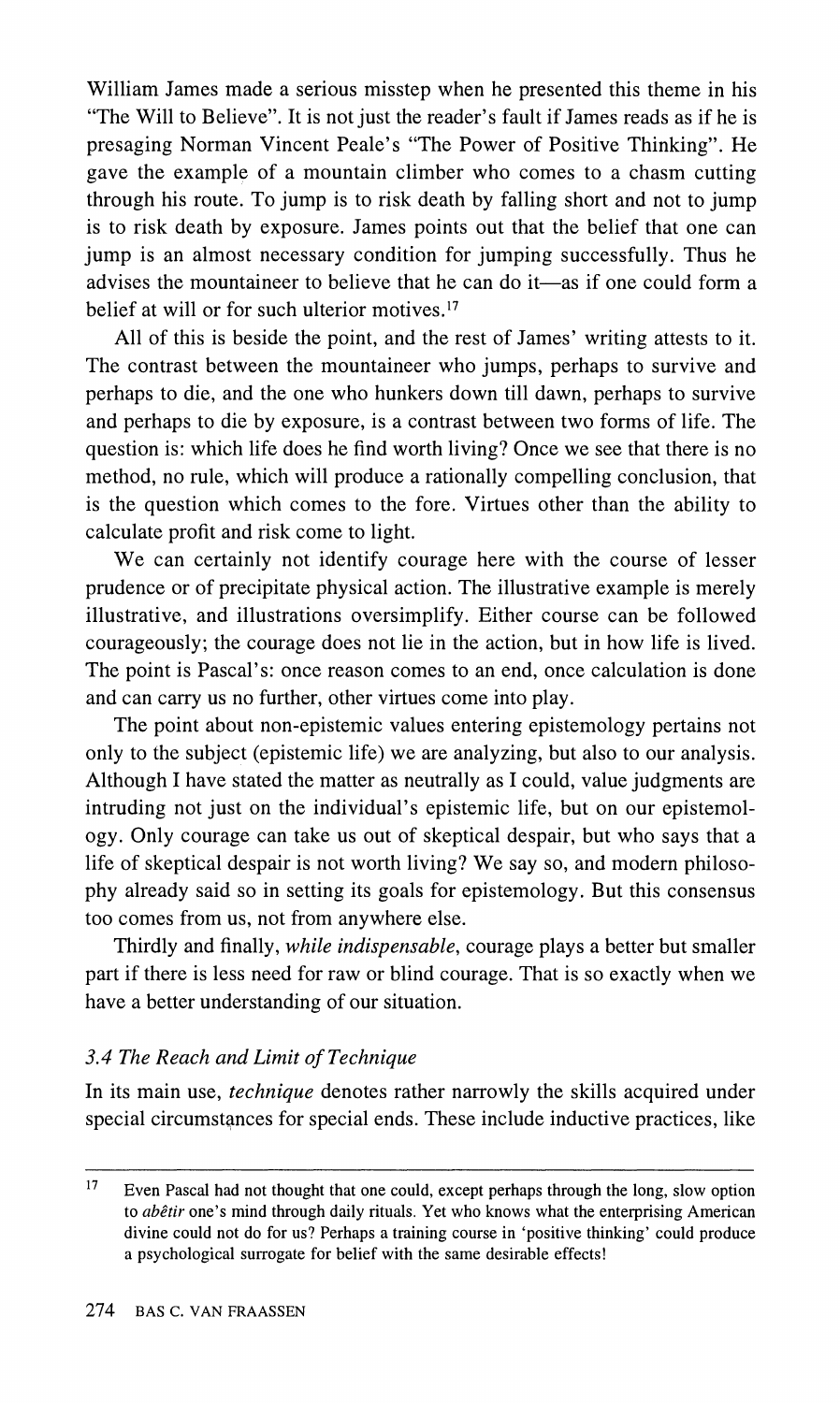**the soldier and sailor's separation of relevant from irrelevant factors for forecast and decision. In this narrow sense all technique is bound to its originating circumstances; and is defeated by change. Well-developed old skills pale before gunpowder and steam propulsion.** 

**What is characteristic of modern science is the development of technique progressively less bound to special circumstances. We do not build houses suited to an ice age. But should a new ice age rapidly overtake us, we are confident that we have the general skills to modify presently applied skills, to adjust. The more theoretical our science, the less bound it is to special assumptions about our circumstances.** 

**In the limit, what is technique not bound to any special built-in assumptions or historical constraints? It is logic and mathematics. In fact, the ultimate technique, and at the same time the fall-back position for all technique, is simply and exactly that: pure logic and mathematics.** 

**What I would like to do in this last section is to make plausible two contentions. The first is that there is only so much science, or method, in scientific method as there is logic and mathematics. The second is that we can generalize this point to all epistemology, to conclude that rationality is in**  some *good* sense empty. Any truly coherent opinion is truly rational—but **this conclusion does not imply the dreaded 'anything goes' anymore than the skeptical 'nothing goes'.** 

#### **3.4.1 The Only Method: Logic and Mathematics**

**So my first contention is that there is only so much science, or method, in scientific method as there is logic and mathematics. In one form this contention is a familiar one. For it is part of the orthodox Bayesian position that theory choice in science really takes the form of conditionalization-that is to say, merely logical updating. Some Bayesians have provided elaborate historical reconstructions to support this contention. That is not the form in which I want to advocate it. As far as I can see, Bayesian retrospective reconstructions of scientific successes are pseudo-science, since they are always**  possible, and exclude nothing.<sup>18</sup> So this is not what I mean.

**But the main point stands. All those successes of science which so many people have thought must have been produced by induction or abduction were actually successes of logic and mathematics. For they were initially good guesses under fortunate circumstances. But they were made effective by means of the precise formulation and disciplined teasing out of their implications through logic and mathematics. Newton's laws of motion, Darwin's theory** 

**<sup>18</sup>Bayesian conditionalization is simply logical updating of opinion when new evidence must be assimilated. It is a good rule, and when applicable the only rule, for updating opinion under 'normal' circumstances, but progress would stumble to a halt if we were bound to it. The alternative to Baysian bondage, however, is not embrace of ampliative**  rules-even if we could formulate those satisfactorily. See further my (1989), Ch. 7.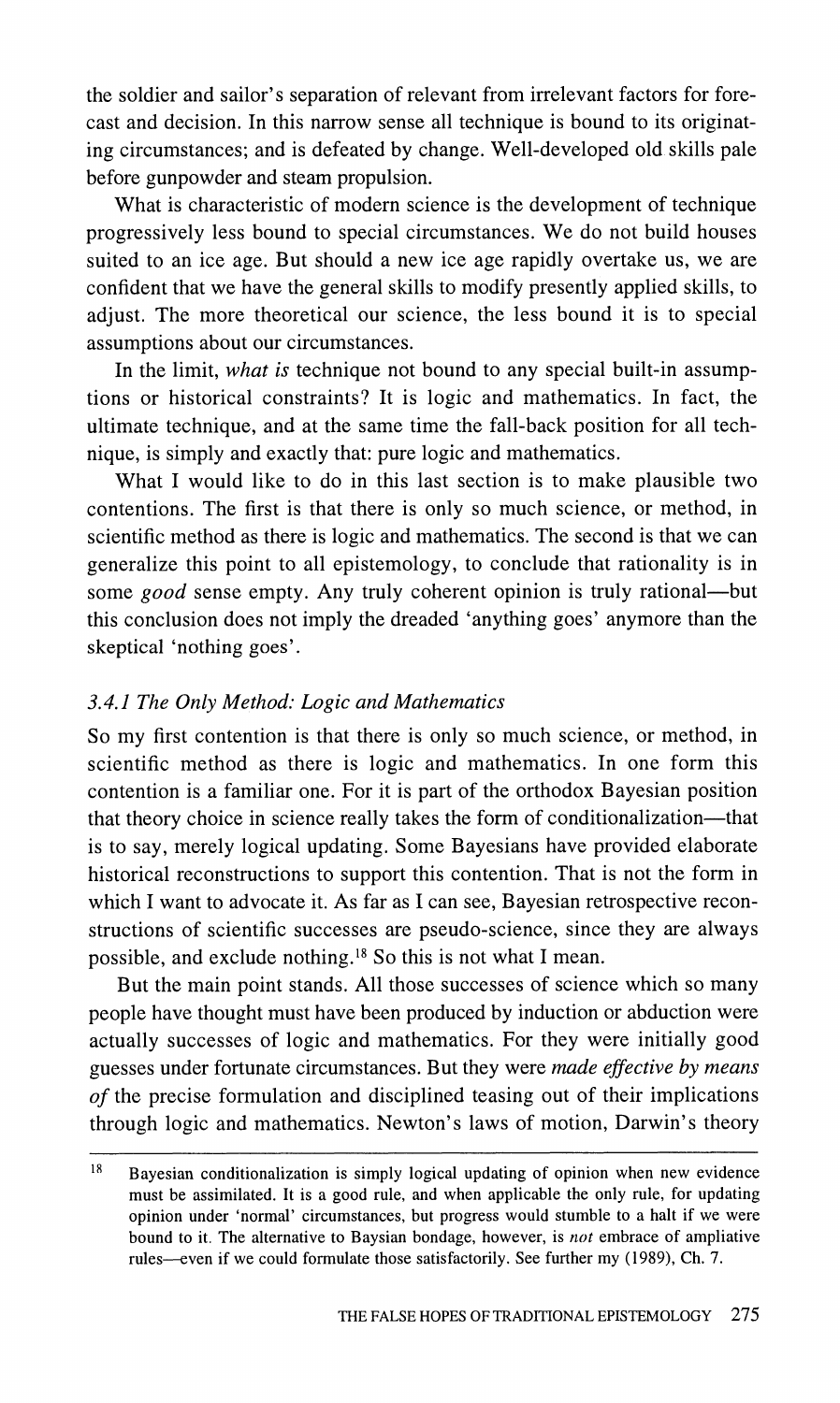**of evolution, Einstein's recasting of kinematics would all today be on a par with Thales', Anaximander's, and Anaximenes' cosmologies if it weren't for that difference in how they were mathematically developed.** 

**If this does not seem plausible, it is largely because the power of logical thinking tends to be discounted and unappreciated. It is also because of a myopic preoccupation with the felt need for things we cannot have, which diminishes the value of what we can have. One striking illustration of this is found in Thomas Pynchon's novel Gravity's Rainbow: "A screaming comes across the sky. It has happened before, but there is nothing to compare it to now. It is too late. The Evacuation still proceeds...." This is the beginning of Gravity's Rainbow, the description of a city at war. 1944: London is under attack by V-weapons. A grey stone house just off Grosvenor Square is ACHTUNG: Allied Clearing House, Technical Units, Northern Germany, one of a number of technical intelligence units engaged in evaluation and research. All are trying to find some guidance for deployment of the overwhelmed fire brigades, emergency crews, ambulances.** 

**Each morning someone in Civil Defense publishes a list of yesterday's hits. Only one person appears to have any success, a statistician, Roger Mexico. "His little bureau is dominated now by a glimmering map,...an ink ghost of London, ruled off into 576 squares"-a grid of 24 x 24 squares each representing a quarter square kilometer. Beside the map hang various diagrams: his curves and projections, based on the Poisson equation.** 

**To the statistician Mexico "belongs the domain between zero and onethe probabilities. A chance of 0.37 that, by the time he stops his count, a given square on his map will have suffered only one hit, 0.17 that it will suffer two,..." From these numbers Pynchon's reader can deduce (by means of Poisson's Equation) that Mexico's current predictions are for a count of approximately 540 missiles.** 

**Every day he plots the new data. Every day, a better fit. "The rockets are distributing about London just as Poisson's equation predicts. As the data keep coming in, Roger looks more and more like a prophet. Psi Section people stare after him in the hallways...."** 

**But the hopes this raises are vain. The statistical equation graphs the angels' view-who see the invisible city depicted so accurately in this grid, these numbers, these curves. "Why is your equation only for angels" asks Jessica Swanlake, "Why can't we do something.... Couldn't there be an equation for us too, to help us find a safer place?" But no, the very assumption on which Mexico's projection is based, is that there is no systematic clustering, no predictable pattern, only a constant mean density, no place better for hiding than any other. This is the paradox of the success that lies in the**  recognition of limits—when reason replaces the hopes of magic and precogni**tion. This is the predictable shape of chaos.**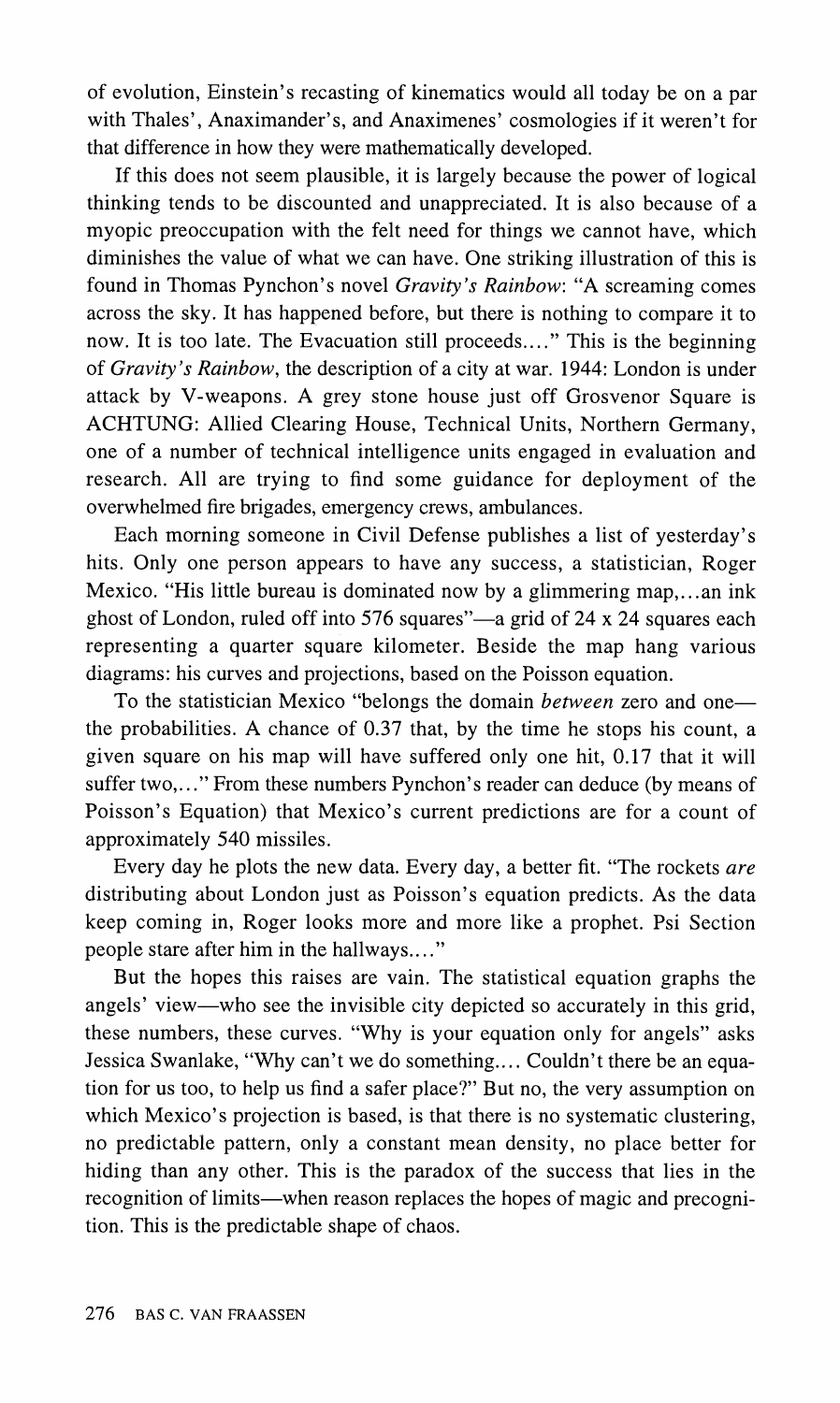**The fact is of course that Roger Mexico's findings are valuable not just for angels. For the city can organize its civil defense resources for maximal flexibility, so as to optimize response under conditions of maximal uncertainty. If psychics or inductive logicians could foretell the future, then! yes, then! But those are fictions. The mistake is to think that without those saviors we are helpless, when in fact we are in a position to do still infinitely more than we have been doing to help ourselves.** 

**Philosophers, scientists, and mathematicians who tackled the detailed**  *problems* of formulating inductive methods—they achieved a great deal. Their **real achievement was to develop highly sophisticated statistical methods-and what was true in all they said was what they demonstrated mathematically. What was lucky was that our environment was kind to us in important respects: convergence in infinite long runs turned out, in many important cases, to be reflected in humanly speaking large numbers-often not even very large, even to our human eyes. There was in all this, to use Kant's**  words, only so much science as there was mathematics—and besides science **there was, happily for us, art, enterprise, and good fortune as well.** 

## **3.4.2 Not a Road to Skeptical Disaster**

**Blindness and insight go together. The analytic tradition and positivist movements forced philosophy to come to terms with logic and mathematics-but also taught us to dismiss them as empty. As soon as I suggest that all we have, and all it takes, in this world is luck, courage, and pure mathematics, you suspect me of skepticism again. For pure mathematics is only**  logic, and logic is empty-isn't that so? But I say, this empty logic carries **us so far that it offsets infinitely more bad luck than the accidentally reliable inductive methods that were supposed to drive science forward.** 

**Turning now finally to my second contention, let us examine the implications for rationality. I take it that what is rational is precisely what is rationally permitted. Thus we are rational in believing something exactly when we are not rationally compelled to believe the opposite. This implies, tautologically, that nothing more than staying within the bounds of reason is needed for this status of rationality-not good reasons, not a rationale, not support of any special sort, not a pedigree of inductive reasoning or confirmation, nothing is needed above and beyond coherence. Thus any truly coherent position is rational.** 

**Now this may strike you as absurd, because it seems to imply that**  'anything goes', the ugly brother of skepticism's 'nothing goes'.<sup>19</sup> But that is

**<sup>19</sup>I take it that this is Herman de Regt (1996)'s reason for suggesting that besides coherence, rationality requires that we have pragmatic reasons for belief. But as he points out, in effect, pragmatic reasons are from an epistemic point of view ulterior reasons. It is not possible (not pragmatically coherent!) to think that one believes something and believes it for any reasons that do not make it more likely to be true. (That is how I would put**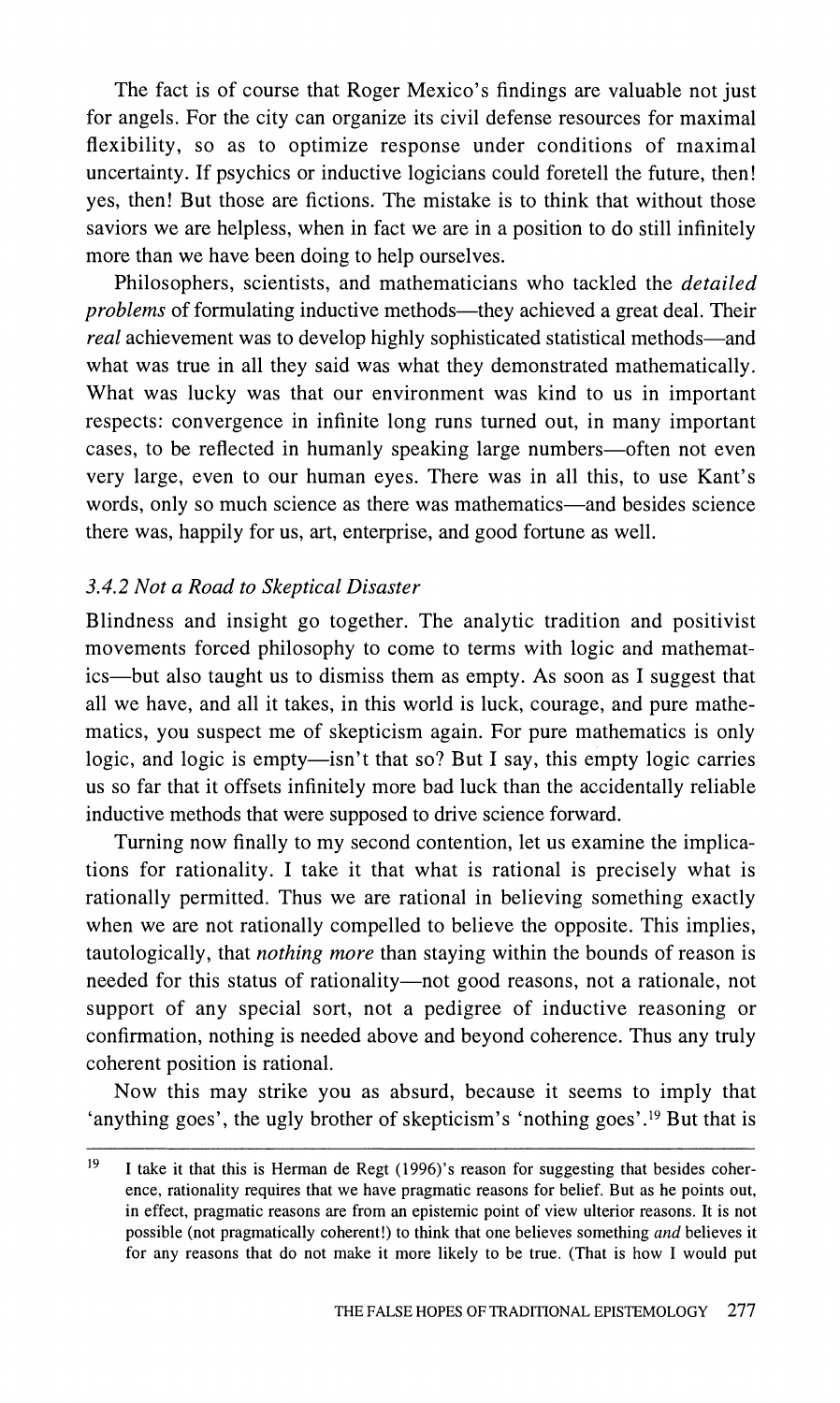**simply not so. If it were so, I would have come to an impasse and would have to admit that the constraints of rationality are more than coherence.2" But it is not so, and we have not in fact come to an impasse.** 

**For at any given time, an individual responds to his experience in terms of and on the basis of his prior opinion and understanding (much of which is built into the language in which he frames that response). This means that although there may be leeway and options, they are highly constrained by the way in which we come to the new experience or new evidence. But the constraints are not transparently clear to us. It takes both salient new anomalies and highly technical sustained logical and mathematical investigations to reveal them-and then perhaps to surpass in some way.** 

**Logically speaking there may be infinitely many coherent alternatives to our posterior opinion, but almost none of those will be live options for us. This is not an accidental feature of our situation, but integral to it, exactly because we have prior opinion and prior understanding, which is not laid out for us on the side, like a textbook, but which is already our own. Any small part of it we can think of changing as part of our response, and any large part of it we can think as possibly changed, to any imaginable alternative, over the long run, in the course of time. But we do not have the wherewithal to respond in more than a limited variety of ways at any given time. Many of the imaginable alternatives to what seems plausible to us cannot be incorporated by us. At least, they cannot be so incorporated in a short span of time, through a coherent variation on our prior opinion, while doing justice to our new experience. So those alternatives do not go.** 

**For example, cold fusion was imaginable, and to this day, it has not been logically ruled out, as far as I know. But no one has been able to include it in a hypothesis consistent both with the very large amount of background science in this domain and with the experimental results of the various laboratories which investigated the described conditions. So cold fusion is at** 

**Bernard Williams' well known point against the possibility of believing at will.) My view is that all coherent states of opinion are rationally permissible, but that given one's extant state of opinion, very few changes (whether in response to experience or to deliberation) are live options. To this I would add that the concept of reasons for belief in traditional epistemology does not answer to the ordinary employment of such phrases on which it is ostensibly based. If I advance a view and you ask me for my reasons for holding it, I will try to select something that I think you also believe (or perhaps something that you, and not necessarily I believe) which will count as support for you. Thus conceived the concept of reason is limited to the context of dialogue, where it displays a certain relativity, and does not point to any kind of hierarchy in my own beliefs.** 

**<sup>20</sup> Notice that this would mean that a Bayesian agent (the pure conditionalizer described by the orthodox Bayesian) would not be rational except by accident, nl. if s/he had accidentally started from some point that satisfied the extra constraints and if those constraints were preserved under conditionalization on evidence received. Now the second (the preservation) is no more likely than the first, and not so in general for arbitrary evidence, if (as would seem) those additional constraints impose simplicity, explanatory power, and the like in some not purely logical sense.**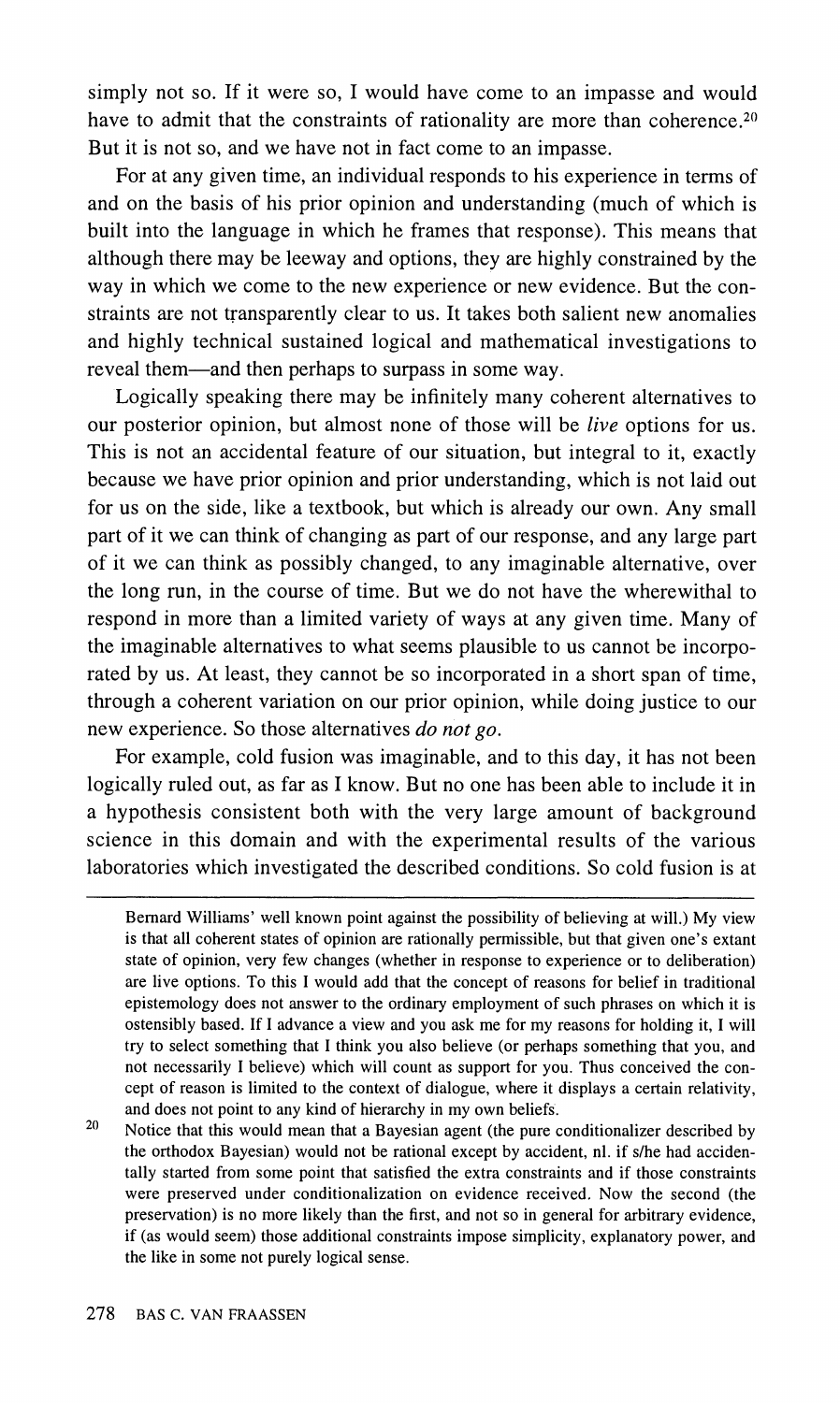**this point not a live option for us. Nor does anyone know whether it is part of some logically possible physics that could have been as adequate as ours if**  developed by us under actual terrestrial conditions—if it is, the angels may **smile, but for us the point is purely academic.** 

**It is important not to mis-gauge this point. It does not mean that there are constraints on rationality beyond coherence, and it does not mean that we are following ampliative rules after all. It means simply that the Neurath 'mariners repairing their boat at sea' form of relativism does not lead us into a damagingly enfeebled epistemic enterprise. The 'already on a boat' part defeats the skeptical argument based on the 'at sea' part.** 

**So here is my conclusion. We supply our own opinion, with nothing to ground it, and no method to give us an extra source of knowledge. Only the 'empty' techniques of logic and pure math are available either to refine and improve or expose the defects of this opinion. That is the human condition. But it is enough.** 

#### **BIBLIOGRAPHY**

- **Albert, D. "On the foundations of quantum mechanics and the foundations of statistical mechanics", ms. 1996.**
- **Callender, C. "What is the problem of the direction of time", PSA 1996, vol.**  2 [Supplement to *Philosophy of Science*] §223-34.
- **Casti, J. L. Searching for Certainty: What Scientists Can Know about the Future. New York: Wm. Morrow, 1990.**
- **Dawid, A. P. "Calibration based empirical probability", Annals of Statistics 12 (1985), 1251-73.**
- **Dawid, A. P. "Comment [on Oakes (1985)]", Journal of the American Statistical Association 80 (1985), 340-41.**
- **de Regt, H. "The second best approach to the problem of scientific realism: rationality of belief' in Douven and Horsten (1996).**
- **Douven, I. and Horsten, L. (eds.) Realism in the Sciences. Louvain: Leuven University Press, 1996.**
- **Gaifman, H. and M. Snir, "Probabilities Over Rich Languages, Testing, and Randomness", Journal of Symbolic Logic 47 (1982), 495-548.**
- **Hailey, Ch. and Helfand, D. "In T.W.A. 800 Crash, Don't Discount Meteor", Letter to the Editor, New York Times, September 19, 1996.**
- **Laudan, L. "Peirce and the trivialization of the Self-Corrective Thesis", in his (1981), pp. 226-51.**
- **Laudan, L. Science and Hypothesis: Historical Essays on Scientific Methodology. Dordrecht: Reidel, 1981.**
- **Leeds, S. "Constructive empiricism", Synthese 101 (1994), 187-221.**
- **Levi, I. "Induction as self-correcting according to Peirce", pp. 127-39 in Mellor (1980).**